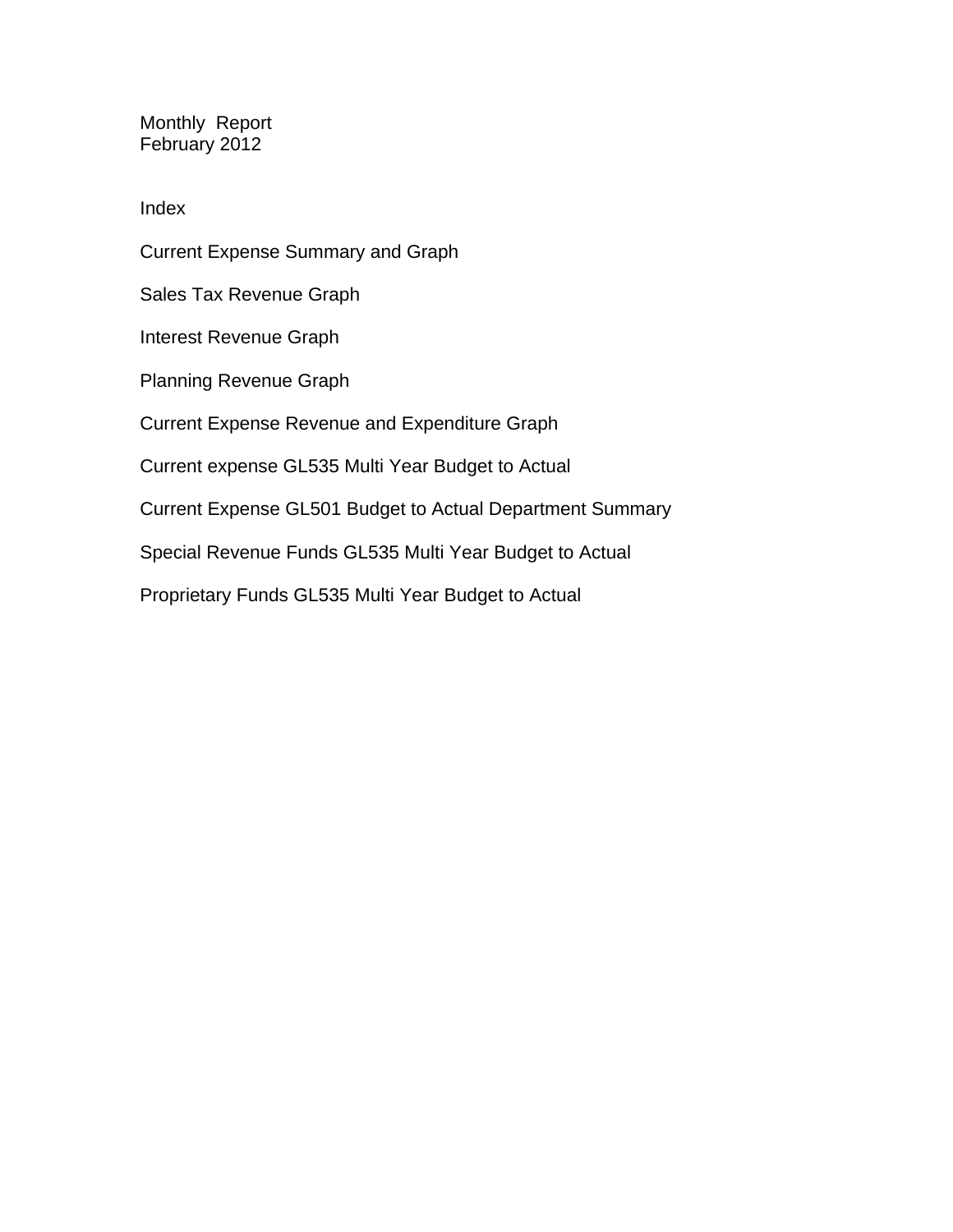|                               | CURRENT EXPENSE Thousands (000's) |                     |                         |               |                |            |                         |               |                          |            |                         |               |
|-------------------------------|-----------------------------------|---------------------|-------------------------|---------------|----------------|------------|-------------------------|---------------|--------------------------|------------|-------------------------|---------------|
|                               |                                   | <b>Current Year</b> |                         |               |                | 2011       |                         |               |                          | 2010       |                         |               |
|                               | Current                           | <b>YTD</b>          | <b>Budget</b>           | % VS          | Current        | <b>YTD</b> | <b>Budget</b>           | % VS          | Current                  | <b>YTD</b> | <b>Budget</b>           | % VS          |
|                               | Actual                            | Actual              | Net of Beg.<br>Fund Bal | <b>Budget</b> | Actual         | Actual     | Net of Beg.<br>Fund Bal | <b>Budget</b> | Actual                   | Actual     | Net of Beg.<br>Fund Bal | <b>Budget</b> |
| Revenue                       |                                   |                     |                         |               |                |            |                         |               |                          |            |                         |               |
| <b>Property Tax</b>           | 22                                | 51                  | 7,797                   | 1%            | 33             | 106        | 7,827                   | 1%            | 19                       | 47         | 7,368                   | 1%            |
| Sales Tax                     | 414                               | 726                 | 3,850                   | 19%           | 412            | 720        | 4,111                   | 18%           | 468                      | 767        | 4,326                   | 18%           |
| <b>Planning and Community</b> | 88                                | 161                 | 1,656                   | 10%           | 116            | 204        | 1.412                   | 14%           | 104                      | 192        | 1.229                   | 16%           |
| Interest - Investment         | 31                                | 51                  | 250                     | 20%           | 20             | 35         | 200                     | 18%           | 29                       | 65         | 550                     | 12%           |
| Other                         | 311                               | 810                 | 4,507                   | 18%           | 416            | 1,231      | 4,886                   | 25%           | 626                      | 1,012      | 5,171                   | 20%           |
| Subtotal                      | 866                               | 1,799               | 18,060                  | 10%           | 996            | 2,296      | 18,436                  | 12%           | 1,246                    | 2,083      | 18,644                  | 11%           |
| Intergovernmental (Grants)    | 44                                | 58                  | 1,066                   | 5%            | (2)            | 13         | 1.040                   | 1%            | 28                       | 39         | 807                     | 5%            |
| Total                         | 910                               | 1,857               | 19,126                  | 10%           | 994            | 2,309      | 19,476                  | 12%           | 1,274                    | 2,122      | 19,451                  | 11%           |
| Interfund Transfers-In        | $\blacksquare$                    | 2,201               | 2,301                   | 96%           | $\blacksquare$ | 1,879      | 1,919                   | 98%           | $\blacksquare$           | 1.948      | 1,948                   | 100%          |
| Use of Beg Fund Balance       |                                   |                     | 130                     | 0%            |                |            | 185                     | 0%            | $\overline{\phantom{a}}$ |            | 1,210                   | 0%            |
| <b>Total Revenue</b>          | 910                               | 4,058               | 21,557                  | 19%           | 994            | 4,188      | 21,580                  | 19%           | 1,274                    | 4,070      | 22,609                  | 18%           |
|                               |                                   |                     |                         |               |                |            |                         |               |                          |            |                         |               |
| Expenditures                  | 1,569                             | 3,381               | 20,371                  | 17%           | 1,488          | 3,308      | 19,917                  | 17%           | 1,390                    | 3,372      | 21,347                  | 16%           |
| Interfund Transfers-Out       |                                   | 1,052               | 1,186                   | 89%           |                | 1,205      | 1,663                   | 72%           | $\overline{\phantom{a}}$ | 1,262      | 1,262                   | 100%          |
| <b>Total Expenditures</b>     | 1,569                             | 4,433               | 21,557                  | 21%           | 1,488          | 4,513      | 21,580                  | 21%           | 1,390                    | 4,634      | 22,609                  | 20%           |
| <b>Net Current Expense</b>    | (659)                             | (375)               | 0                       |               | (494)          | (325)      | 0                       |               | (116)                    | (564)      | 0                       |               |



Z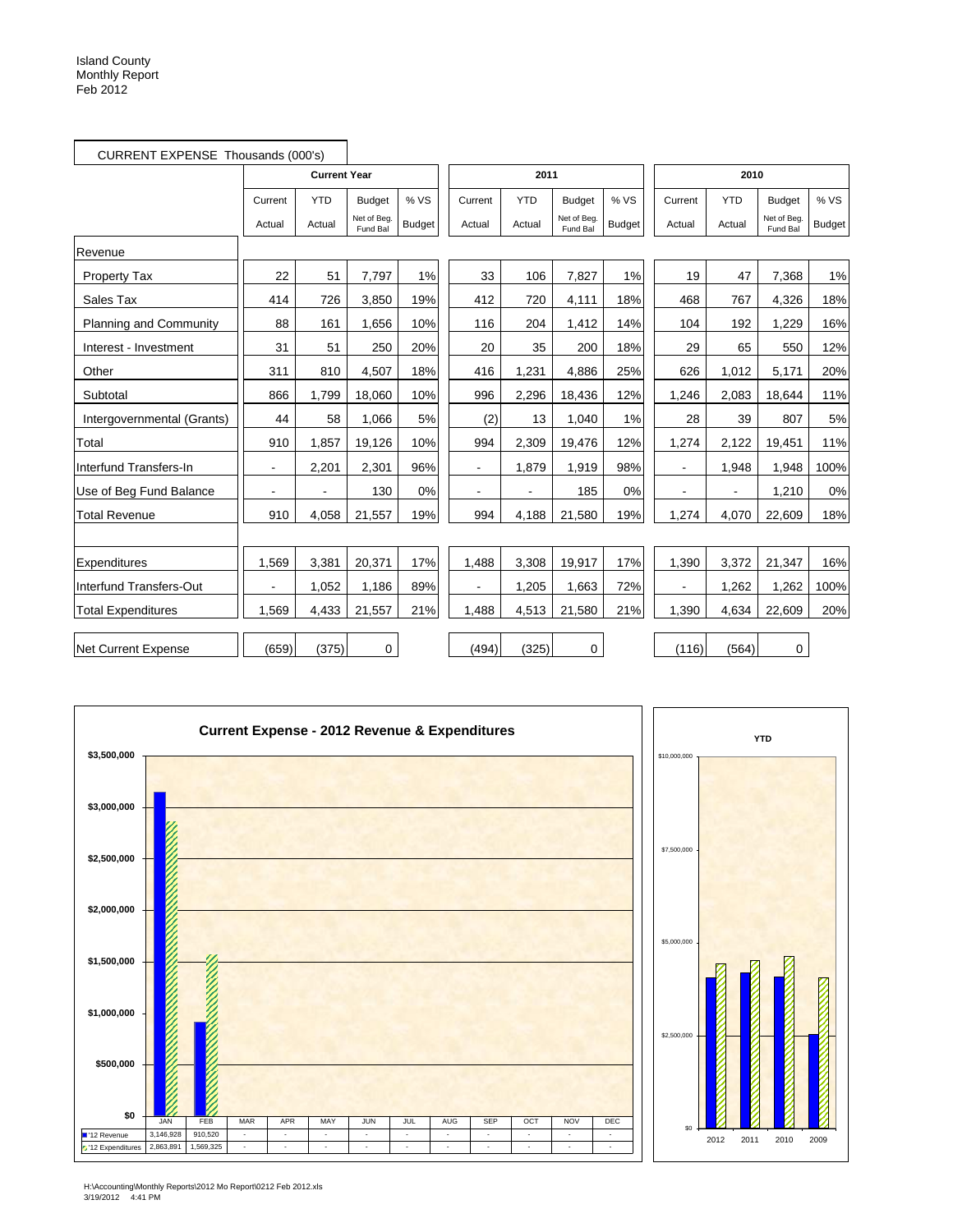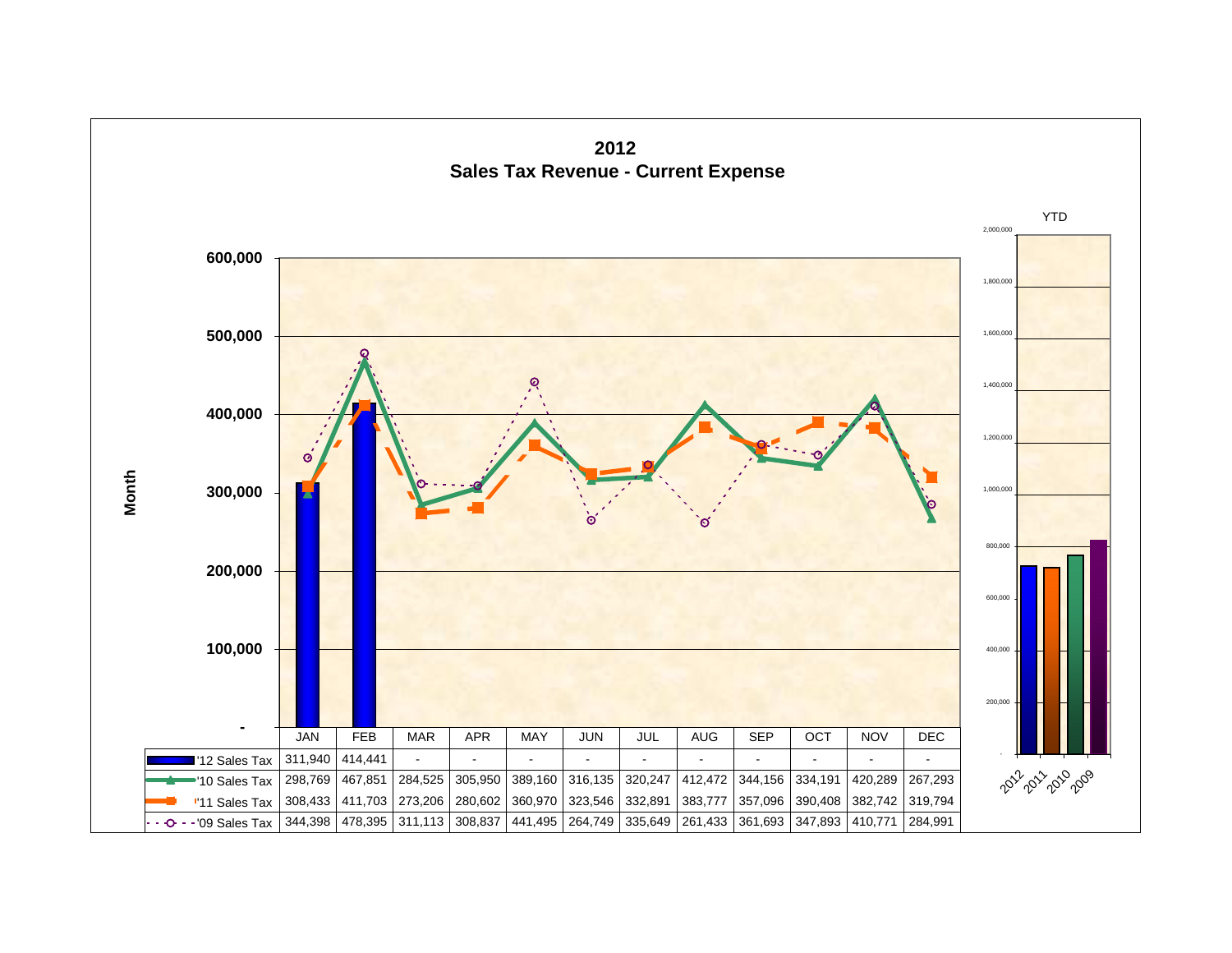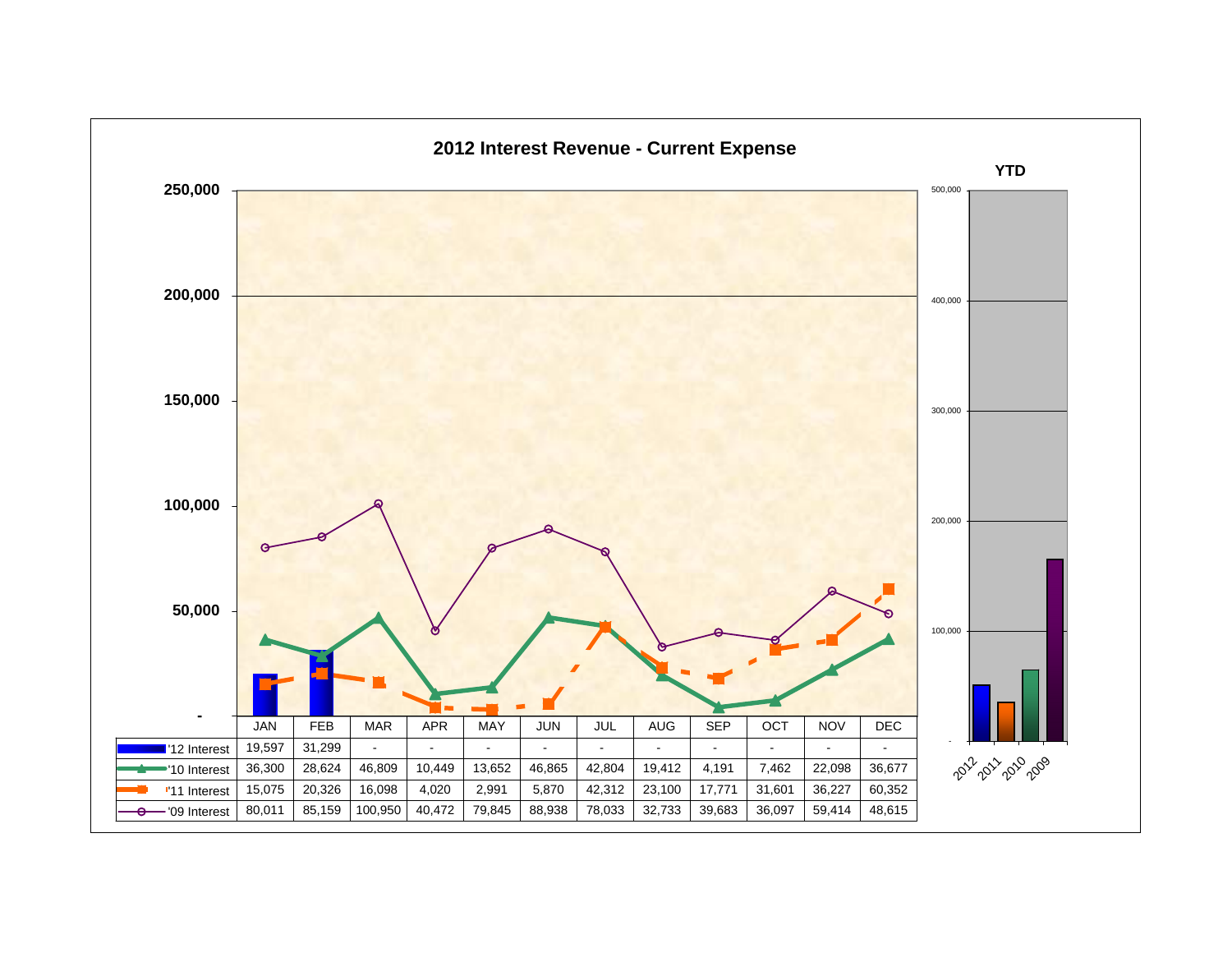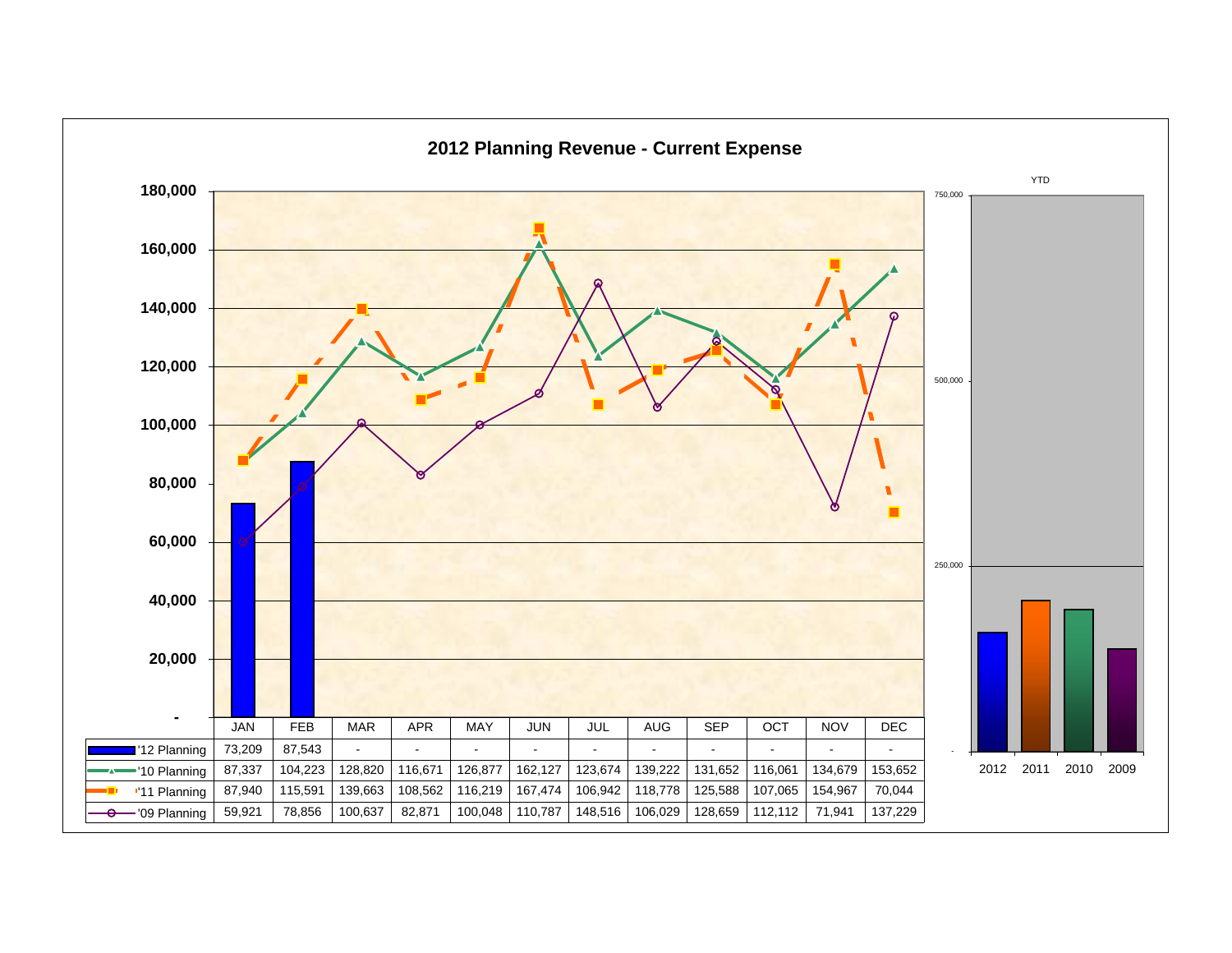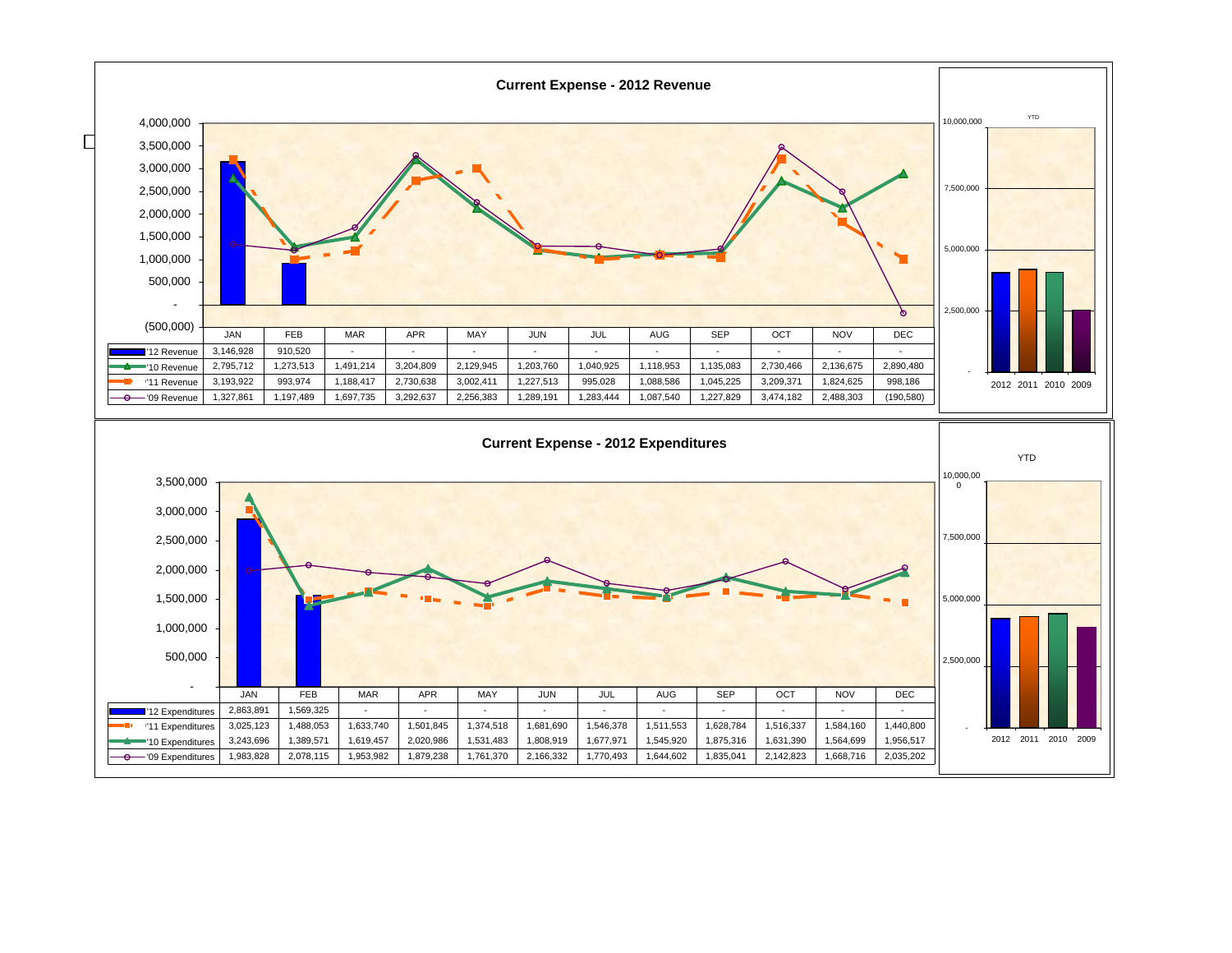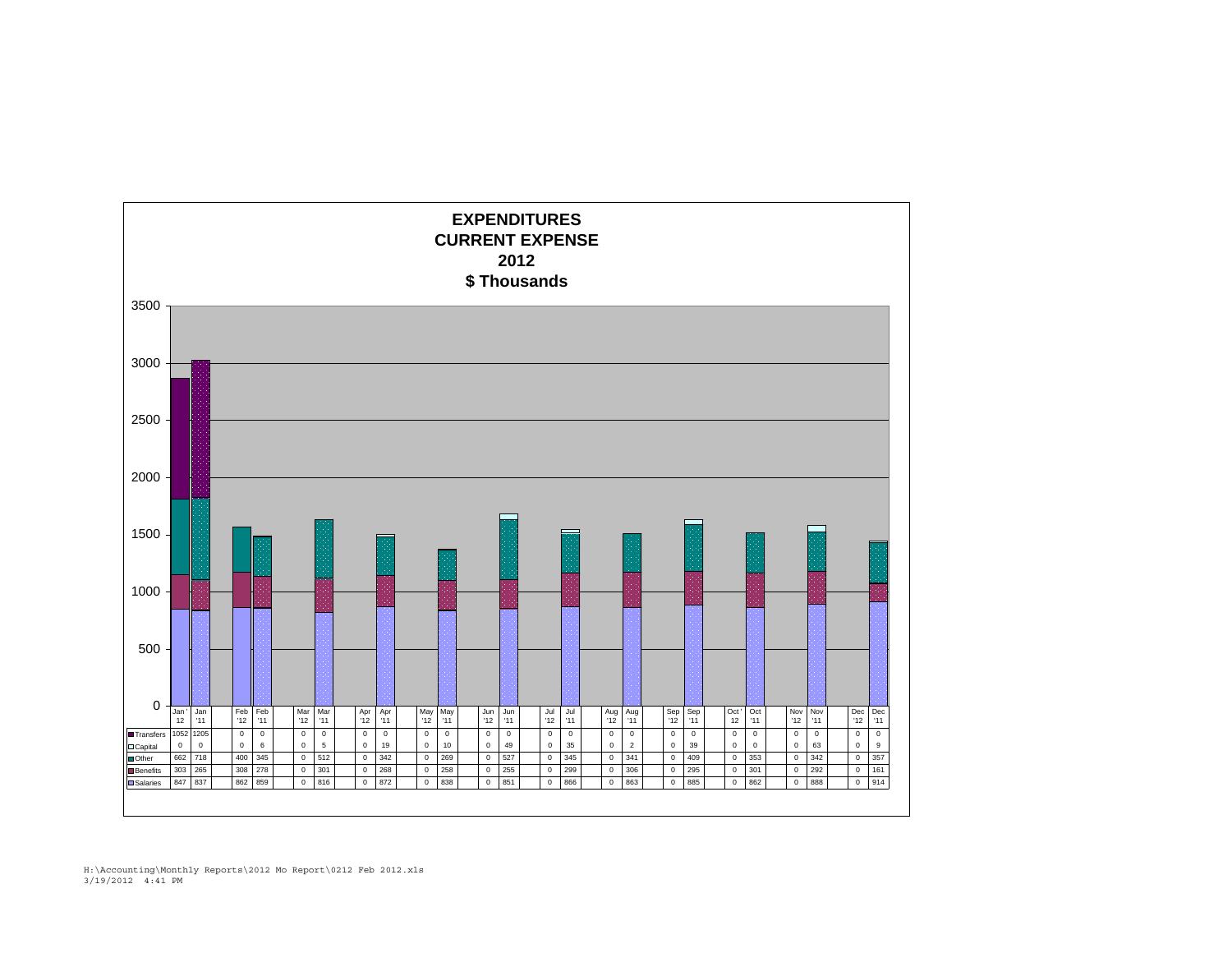|                              |                    |                                    |                | 2012             | 2012<br>Month  | 2012<br>Year to | 2012<br><b>Encumbered</b> | 2012            |                |
|------------------------------|--------------------|------------------------------------|----------------|------------------|----------------|-----------------|---------------------------|-----------------|----------------|
|                              |                    | <b>Prior Years to Date Actuals</b> |                | Approved         | to Date @      | Date @          | Amount @                  | Balance @       | <b>Percent</b> |
| Object                       | <b>Description</b> | 2010                               | 2011           | <b>Budget</b>    | 02/29/2012     | 02/29/2012      | 02/29/2012                | 02/29/2012      | <b>YTD</b>     |
| <b>CURRENT EXPENSE (001)</b> |                    |                                    |                |                  |                |                 |                           |                 |                |
| USE OF FUND BALANCE          |                    | 0.00                               | 0.00           | 130.000.00       | 0.00           | 0.00            | 0.00                      | 130.000.00      | $0\%$          |
| <b>REVENUES</b>              |                    | 2.081.874.85                       | 2.296.034.23   | 18.060.527.00    | 866.742.28     | 1,799,377.64    | 0.00                      | 16.261.149.36   | 10 %           |
| <b>GRANT REVENUES</b>        |                    | 39.450.27                          | 12.862.34      | 1.066.288.00     | 43.777.59      | 57.510.61       | 0.00                      | 1.008.777.39    | 5 %            |
| <b>EXPENDITURES</b>          |                    | (3,371,562.00)                     | (3,308,069.23) | (20.371.421.25)  | (1,569,325.36) | (3,381,262.25)  | (31,643.12)               | (16,958,515.88) | 17 %           |
| <b>TRANSFERS IN</b>          |                    | .947.900.00                        | 1.879.000.00   | 2,300,560.00     | 0.00           | 2,200,560.00    | 0.00                      | 100.000.00      | 96 %           |
| <b>TRANSFERS OUT</b>         |                    | (1,261,705.00)                     | (1,205,107.00) | (1, 185, 954.00) | 0.00           | (1,051,954.00)  | 0.00                      | (134,000.00)    | 89%            |
| Net CURRENT EXPENSE (001)    |                    | (564, 041.88)                      | (325, 279.66)  | (0.25)           | (658, 805.49)  | (375,768.00)    | (31,643.12)               | 407,410.87      |                |
| <b>Grand Total All Funds</b> |                    | (564, 041.88)                      | (325, 279.66)  | (0.25)           | (658, 805.49)  | (375,768.00)    | (31,643.12)               | 407,410.87      |                |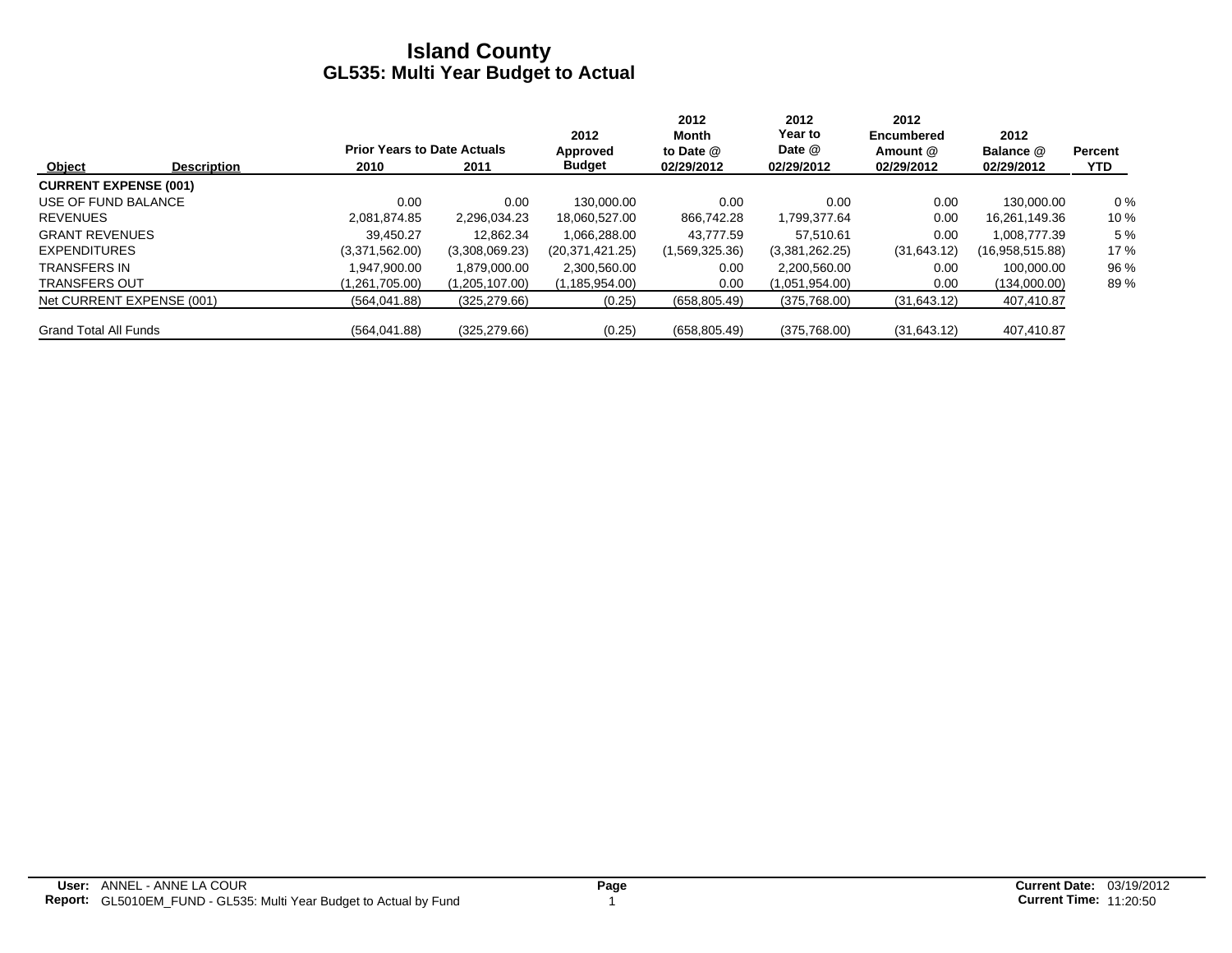|                                                       |                |               | <b>Report Date: 02/29/2012</b> |                                 |                              |
|-------------------------------------------------------|----------------|---------------|--------------------------------|---------------------------------|------------------------------|
| <b>Group - Description</b>                            | <b>Budget</b>  | <b>Actual</b> | <b>Encumbrance</b>             | <b>Balance</b>                  | <b>Percent</b><br><b>YTD</b> |
| <b>Dept: 11 PUBLIC WORKS</b>                          |                |               |                                |                                 |                              |
| <b>Revenue</b>                                        |                |               |                                |                                 |                              |
| 34 CHARGES FOR GOODS & SERVICES                       | 10,560.00      | 12,539.40     | 0.00                           | (1,979.40)                      | 118.74                       |
| <b>36 MISCELLANEOUS REVENUES</b>                      | 4,000.00       | 0.00          | 0.00                           | 4,000.00                        | 0.00                         |
| 39 OTHER FINANCING SOURCES                            | 167,060.00     | 170,538.35    | 0.00                           | (3,478.35)                      | 102.08                       |
| <b>Revenue Total:</b>                                 | 181,620.00     | 183,077.75    | 0.00                           | (1,457.75)                      | 100.80                       |
| <b>Expenditures</b>                                   |                |               |                                |                                 |                              |
| 10 SALARIES & BENEFITS                                | 126,700.00     | 21,255.94     | 0.00                           | 105,444.06                      | 16.77                        |
| 20 MAINTENANCE & OPERATIONS                           | 55,420.00      | 7,666.05      | 0.00                           | 47,753.95                       | 13.83                        |
| <b>Expenditure Total:</b>                             | 182,120.00     | 28,921.99     | 0.00                           | 153,198.01                      | 15.88                        |
| <b>Dept Total:</b>                                    | (500.00)       | 154, 155.76   | 0.00                           | (154, 655.76)                   |                              |
| <b>Dept: 13 HUMAN SERVICES</b><br><b>Expenditures</b> |                |               |                                |                                 |                              |
| 20 MAINTENANCE & OPERATIONS                           | 152,435.00     | 12,706.41     | 0.00                           | 139,728.59                      | 8.33                         |
| 50 INTERDEPT & TRANSFERS                              | 6,010.00       | 6,010.00      | 0.00                           | 0.00                            | 100.00                       |
| <b>Expenditure Total:</b>                             | 158,445.00     | 18,716.41     | 0.00                           | 139,728.59                      | 11.81                        |
| <b>Dept Total:</b>                                    | (158, 445.00)  | (18,716.41)   | 0.00                           | (139, 728.59)                   |                              |
| Dept: 20 ASSESSOR<br><b>Revenue</b>                   |                |               |                                |                                 |                              |
| 34 CHARGES FOR GOODS & SERVICES                       | 11,700.00      | 369.36        | 0.00                           | 11,330.64                       | 3.15                         |
| <b>36 MISCELLANEOUS REVENUES</b>                      | 1,000.00       | 0.00          | 0.00                           | 1,000.00                        | 0.00                         |
| <b>Revenue Total:</b>                                 | 12,700.00      | 369.36        | 0.00                           | 12,330.64                       | 2.90                         |
| <b>Expenditures</b>                                   |                |               |                                |                                 |                              |
| 10 SALARIES & BENEFITS                                | 932,251.00     | 158,362.34    | 0.00                           | 773,888.66                      | 16.98                        |
| 20 MAINTENANCE & OPERATIONS                           | 110,830.00     | 8,713.41      | 0.00                           | 102,116.59                      | 7.86                         |
| <b>Expenditure Total:</b>                             | 1,043,081.00   | 167,075.75    | 0.00                           | 876,005.25                      | 16.01                        |
| <b>Dept Total:</b>                                    | (1,030,381.00) | (166, 706.39) | 0.00                           | (863, 674.61)                   |                              |
| Dept: 21 AUDITOR<br><b>Revenue</b>                    |                |               |                                |                                 |                              |
| 32 LICENSES & PERMITS                                 | 4,000.00       | 503.00        | 0.00                           | 3,497.00                        | 12.57                        |
| 34 CHARGES FOR GOODS & SERVICES                       | 571,000.00     | 85,287.95     | 0.00                           | 485,712.05                      | 14.93                        |
| <b>36 MISCELLANEOUS REVENUES</b>                      | 0.00           | 128.00        | 0.00                           | (128.00)                        | 0.00                         |
| <b>Revenue Total:</b>                                 | 575,000.00     | 85,918.95     | 0.00                           | 489,081.05                      | 14.94                        |
| <b>Expenditures</b>                                   |                |               |                                |                                 |                              |
| 10 SALARIES & BENEFITS                                | 666,795.00     | 104,098.13    | 0.00                           | 562,696.87                      | 15.61                        |
| 20 MAINTENANCE & OPERATIONS                           | 114,950.00     | 9,505.48      | 0.00                           | 105,444.52                      | 8.26                         |
| <b>Expenditure Total:</b>                             | 781,745.00     | 113,603.61    | 0.00                           | 668,141.39                      | 14.53                        |
| <b>Dept Total:</b>                                    | (206,745.00)   | (27, 684.66)  | 0.00                           | (179,060.34)                    |                              |
| Dept: 24 CLERK<br>Revenue                             |                |               |                                |                                 |                              |
| 33 INTERGOVERMENTAL REVENUES                          | 75,000.00      | 3,957.43      | 0.00                           | 71,042.57                       | 5.27                         |
| 34 CHARGES FOR GOODS & SERVICES                       | 197,000.00     | 38,434.53     | 0.00                           | 158,565.47                      | 19.50                        |
| 35 FINES & PENALTIES                                  | 59,400.00      | 7,031.99      | 0.00                           | 52,368.01                       | 11.83                        |
| 36 MISCELLANEOUS REVENUES                             | 5,000.00       | 571.08        | 0.00                           | 4,428.92                        | 11.42                        |
| ANNEL - ANNE LA COUR<br>User:                         | Page           |               |                                | <b>Current Date: 03/19/2012</b> |                              |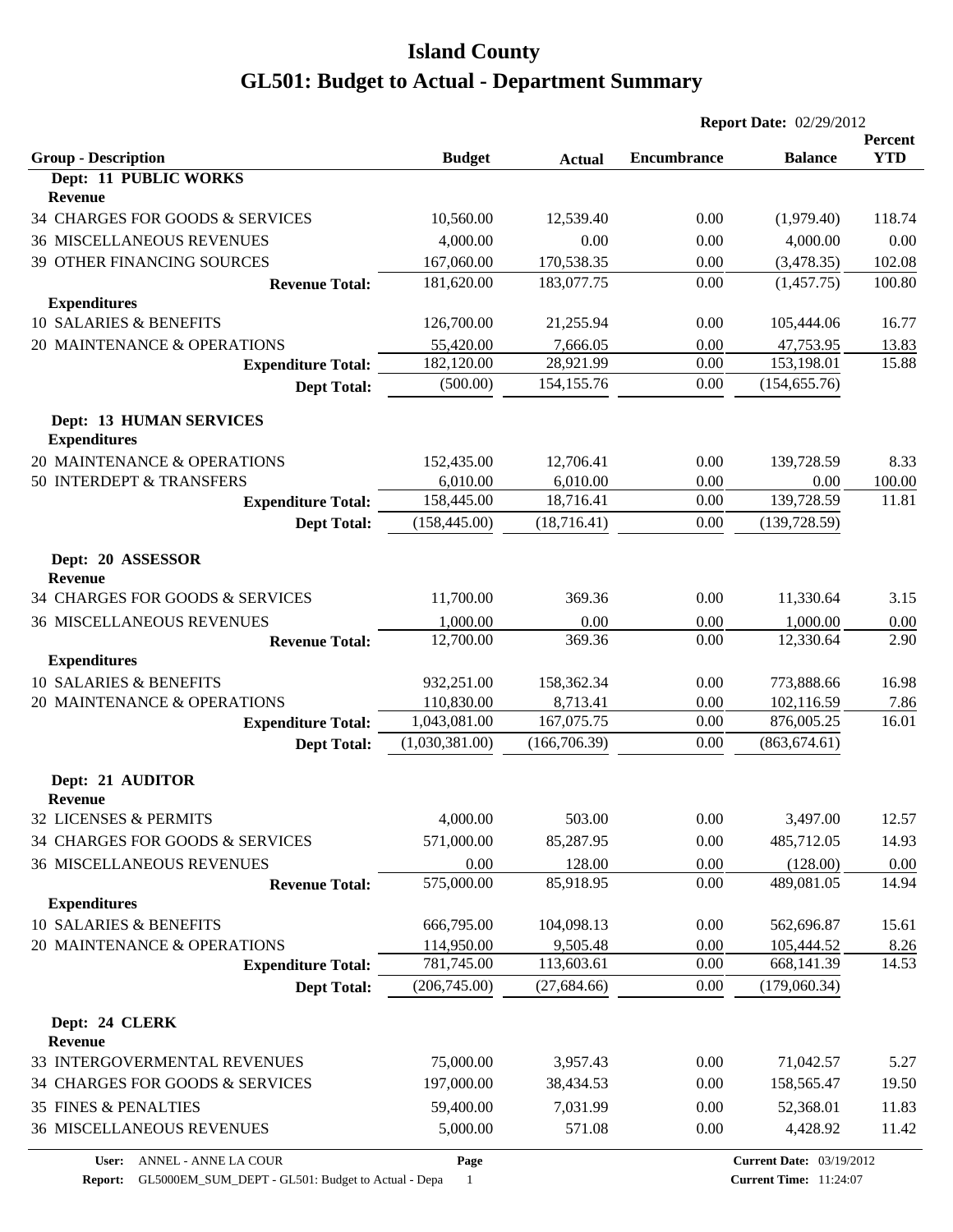|                                                           |                         |                       | <b>Report Date: 02/29/2012</b> |                         |                |
|-----------------------------------------------------------|-------------------------|-----------------------|--------------------------------|-------------------------|----------------|
|                                                           |                         |                       |                                |                         | Percent        |
| <b>Group - Description</b>                                | <b>Budget</b>           | <b>Actual</b>         | <b>Encumbrance</b>             | <b>Balance</b>          | <b>YTD</b>     |
| <b>39 OTHER FINANCING SOURCES</b>                         | 9,000.00                | 9,000.00              | 0.00                           | 0.00                    | 100.00         |
| <b>Revenue Total:</b>                                     | 345,400.00              | 58,995.03             | 0.00                           | 286,404.97              | 17.08          |
| <b>Expenditures</b>                                       |                         |                       |                                |                         |                |
| 10 SALARIES & BENEFITS                                    | 384,600.00              | 62,971.85             | 0.00                           | 321,628.15              | 16.37          |
| 20 MAINTENANCE & OPERATIONS                               | 31,500.00<br>416,100.00 | 3,751.47<br>66,723.32 | 0.00<br>0.00                   | 27,748.53<br>349,376.68 | 11.90<br>16.03 |
| <b>Expenditure Total:</b>                                 |                         |                       |                                |                         |                |
| <b>Dept Total:</b>                                        | (70,700.00)             | (7, 728.29)           | 0.00                           | (62, 971.71)            |                |
| Dept: 25 COMMISSIONERS<br><b>Revenue</b>                  |                         |                       |                                |                         |                |
| 34 CHARGES FOR GOODS & SERVICES                           | 500.00                  | 25.00                 | 0.00                           | 475.00                  | 5.00           |
|                                                           |                         |                       |                                |                         |                |
| <b>36 MISCELLANEOUS REVENUES</b><br><b>Revenue Total:</b> | 7,846.00<br>8,346.00    | 981.18<br>1,006.18    | 0.00<br>0.00                   | 6,864.82<br>7,339.82    | 12.50<br>12.05 |
| <b>Expenditures</b>                                       |                         |                       |                                |                         |                |
| 10 SALARIES & BENEFITS                                    | 569,577.00              | 93,622.71             | 0.00                           |                         |                |
| 20 MAINTENANCE & OPERATIONS                               | 59,850.00               | 3,105.93              | 0.00                           | 475,954.29<br>56,744.07 | 16.43<br>5.18  |
| <b>Expenditure Total:</b>                                 | 629,427.00              | 96,728.64             | 0.00                           | 532,698.36              | 15.36          |
| <b>Dept Total:</b>                                        | (621,081.00)            | (95, 722.46)          | 0.00                           | (525, 358.54)           |                |
|                                                           |                         |                       |                                |                         |                |
| <b>Dept: 26 CENTRAL SERVICES</b><br><b>Expenditures</b>   |                         |                       |                                |                         |                |
| 10 SALARIES & BENEFITS                                    | 463,100.00              | 78,512.12             | 0.00                           | 384,587.88              | 16.95          |
| 20 MAINTENANCE & OPERATIONS                               | 379,200.00              | 21,438.53             | 31,643.12                      | 326,118.35              | 14.00          |
| <b>40 CAPITAL</b>                                         | 153,000.00              | 0.00                  | 0.00                           | 153,000.00              | 0.00           |
| <b>Expenditure Total:</b>                                 | 995,300.00              | 99,950.65             | 31,643.12                      | 863,706.23              | 13.22          |
| <b>Dept Total:</b>                                        | (995,300.00)            | (99, 950.65)          | (31, 643.12)                   | (863,706.23)            |                |
|                                                           |                         |                       |                                |                         |                |
| Dept: 27 CORONER<br><b>Revenue</b>                        |                         |                       |                                |                         |                |
| 33 INTERGOVERMENTAL REVENUES                              | 20,000.00               | 17,510.40             | 0.00                           | 2,489.60                | 87.55          |
| <b>Revenue Total:</b>                                     | 20,000.00               | 17,510.40             | 0.00                           | 2,489.60                | 87.55          |
| <b>Expenditures</b>                                       |                         |                       |                                |                         |                |
| 10 SALARIES & BENEFITS                                    | 156,800.00              | 26,151.52             | 0.00                           | 130,648.48              | 16.67          |
| 20 MAINTENANCE & OPERATIONS                               | 68,925.00               | 11,252.02             | 0.00                           | 57,672.98               | 16.32          |
| <b>Expenditure Total:</b>                                 | 225,725.00              | 37,403.54             | 0.00                           | 188,321.46              | 16.57          |
| <b>Dept Total:</b>                                        | (205, 725.00)           | (19,893.14)           | 0.00                           | (185, 831.86)           |                |
| Dept: 28 FACILITIES & MAINTENANCE<br><b>Revenue</b>       |                         |                       |                                |                         |                |
| 34 CHARGES FOR GOODS & SERVICES                           | 40,000.00               | 1,536.92              | 0.00                           | 38,463.08               | 3.84           |
| <b>Revenue Total:</b>                                     | 40,000.00               | 1,536.92              | 0.00                           | 38,463.08               | 3.84           |
| <b>Expenditures</b>                                       |                         |                       |                                |                         |                |
| 10 SALARIES & BENEFITS                                    | 575,100.00              | 99,210.02             | 0.00                           | 475,889.98              | 17.25          |
| 20 MAINTENANCE & OPERATIONS                               | 419,150.00              | 70,327.56             | 0.00                           | 348,822.44              | 16.77          |
| <b>Expenditure Total:</b>                                 | 994,250.00              | 169,537.58            | 0.00                           | 824,712.42              | 17.05          |
| <b>Dept Total:</b>                                        | (954, 250.00)           | (168,000.66)          | 0.00                           | (786, 249.34)           |                |
|                                                           |                         |                       |                                |                         |                |
| Dept: 29 DISTRICT COURT                                   |                         |                       |                                |                         |                |

**Revenue**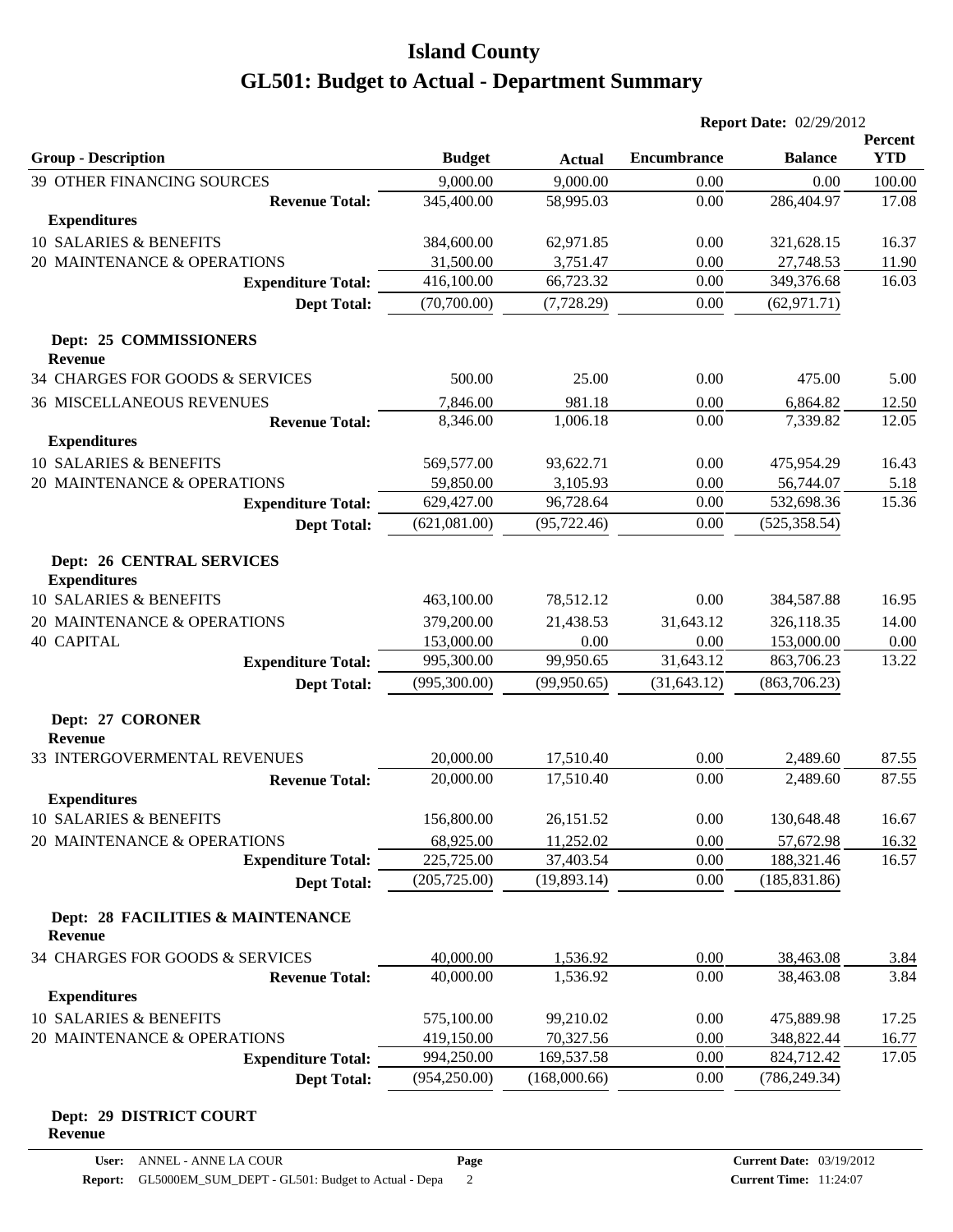|                                                 |                |               | <b>Report Date: 02/29/2012</b> |                |                       |
|-------------------------------------------------|----------------|---------------|--------------------------------|----------------|-----------------------|
| <b>Group - Description</b>                      | <b>Budget</b>  | <b>Actual</b> | <b>Encumbrance</b>             | <b>Balance</b> | Percent<br><b>YTD</b> |
| 33 INTERGOVERMENTAL REVENUES                    | 259,860.00     | 376.37        | 0.00                           | 259,483.63     | 0.14                  |
| 34 CHARGES FOR GOODS & SERVICES                 | 186,709.00     | 35,445.40     | 0.00                           | 151,263.60     | 18.98                 |
| <b>35 FINES &amp; PENALTIES</b>                 | 526,300.00     | 73,230.99     | 0.00                           | 453,069.01     | 13.91                 |
| <b>36 MISCELLANEOUS REVENUES</b>                | 14,000.00      | 3,338.25      | 0.00                           | 10,661.75      | 23.84                 |
| <b>Revenue Total:</b>                           | 986,869.00     | 112,391.01    | 0.00                           | 874,477.99     | 11.38                 |
| <b>Expenditures</b>                             |                |               |                                |                |                       |
| 10 SALARIES & BENEFITS                          | 829,500.00     | 135,588.83    | 0.00                           | 693,911.17     | 16.34                 |
| 20 MAINTENANCE & OPERATIONS                     | 91,010.00      | 17,676.74     | 0.00                           | 73,333.26      | 19.42                 |
| <b>Expenditure Total:</b>                       | 920,510.00     | 153,265.57    | 0.00                           | 767,244.43     | 16.65                 |
| <b>Dept Total:</b>                              | 66,359.00      | (40, 874.56)  | 0.00                           | 107,233.56     |                       |
| Dept: 36 MISCELLANEOUS<br><b>Revenue</b>        |                |               |                                |                |                       |
| 34 CHARGES FOR GOODS & SERVICES                 | 500.00         | 0.00          | 0.00                           | 500.00         | 0.00                  |
| <b>Revenue Total:</b>                           | 500.00         | 0.00          | 0.00                           | 500.00         | 0.00                  |
| <b>Expenditures</b>                             |                |               |                                |                |                       |
| 10 SALARIES & BENEFITS                          | 71,110.00      | 17,871.56     | 0.00                           | 53,238.44      | 25.13                 |
| 20 MAINTENANCE & OPERATIONS                     | 125,700.00     | 7,872.77      | 0.00                           | 117,827.23     | 6.26                  |
| <b>30 INTERGOVERMENT</b>                        | 71,115.25      | 19,136.25     | 0.00                           | 51,979.00      | 26.90                 |
| <b>Expenditure Total:</b>                       | 267,925.25     | 44,880.58     | 0.00                           | 223,044.67     | 16.75                 |
| <b>Dept Total:</b>                              | (267, 425.25)  | (44,880.58)   | 0.00                           | (222, 544.67)  |                       |
| Dept: 39 PROSECUTING ATTORNEY<br><b>Revenue</b> |                |               |                                |                |                       |
| 33 INTERGOVERMENTAL REVENUES                    | 201,116.00     | 14,837.36     | 0.00                           | 186,278.64     | 7.37                  |
| 34 CHARGES FOR GOODS & SERVICES                 | 25,500.00      | 3,797.92      | 0.00                           | 21,702.08      | 14.89                 |
| <b>35 FINES &amp; PENALTIES</b>                 | 1,000.00       | 80.44         | 0.00                           | 919.56         | 8.04                  |
| 39 OTHER FINANCING SOURCES                      | 13,000.00      | 13,000.00     | 0.00                           | 0.00           | 100.00                |
| <b>Revenue Total:</b>                           | 240,616.00     | 31,715.72     | 0.00                           | 208,900.28     | 13.18                 |
| <b>Expenditures</b>                             |                |               |                                |                |                       |
| 10 SALARIES & BENEFITS                          | 1,184,300.00   | 198,555.47    | 0.00                           | 985,744.53     | 16.76                 |
| 20 MAINTENANCE & OPERATIONS                     | 103,368.00     | 10,488.01     | 0.00                           | 92,879.99      | 10.14                 |
| <b>40 CAPITAL</b>                               | 17,985.00      | 0.00          | 0.00                           | 17,985.00      | 0.00                  |
| <b>Expenditure Total:</b>                       | 1,305,653.00   | 209,043.48    | 0.00                           | 1,096,609.52   | 16.01                 |
| <b>Dept Total:</b>                              | (1,065,037.00) | (177, 327.76) | 0.00                           | (887,709.24)   |                       |
| Dept: 40 SHERIFF<br>Revenue                     |                |               |                                |                |                       |
| 32 LICENSES & PERMITS                           | 20,000.00      | 6,898.50      | 0.00                           | 13,101.50      | 34.49                 |
| 33 INTERGOVERMENTAL REVENUES                    | 124,000.00     | 14,625.56     | 0.00                           | 109,374.44     | 11.79                 |
| 34 CHARGES FOR GOODS & SERVICES                 | 45,500.00      | 5,630.28      | 0.00                           | 39,869.72      | 12.37                 |
| 35 FINES & PENALTIES                            | 0.00           | 19.89         | 0.00                           | (19.89)        | 0.00                  |
| <b>36 MISCELLANEOUS REVENUES</b>                | 1,000.00       | 589.49        | 0.00                           | 410.51         | 58.94                 |
| <b>38 NONREVENUES</b>                           | 0.00           | 1,583.00      | 0.00                           | (1,583.00)     | 0.00                  |
| 39 OTHER FINANCING SOURCES                      | 750,000.00     | 750,000.00    | 0.00                           | 0.00           | 100.00                |
| <b>Revenue Total:</b>                           | 940,500.00     | 779,346.72    | 0.00                           | 161,153.28     | 82.86                 |
| <b>Expenditures</b>                             |                |               |                                |                |                       |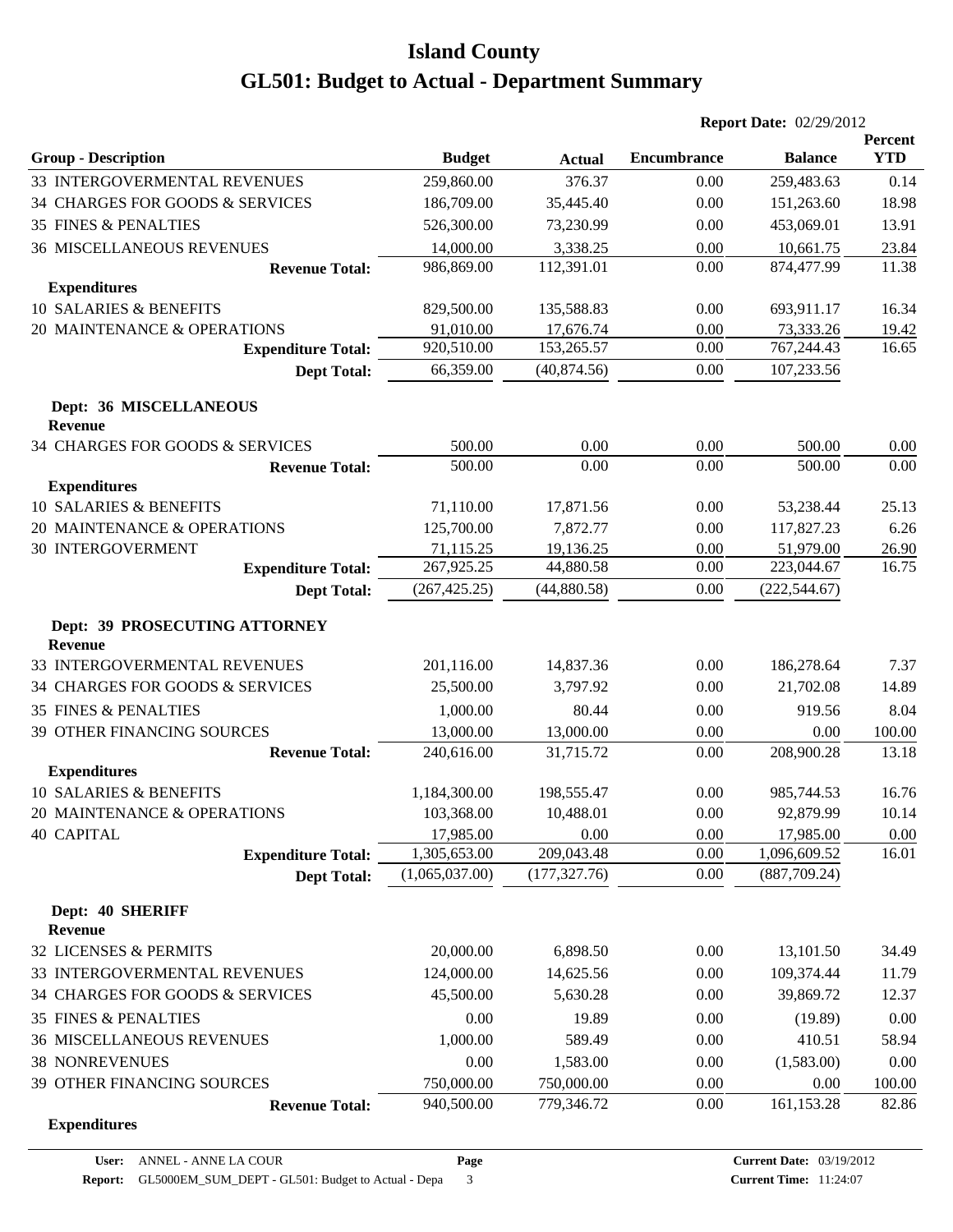|                                        |                      |                               | <b>Report Date: 02/29/2012</b> |                                |               |
|----------------------------------------|----------------------|-------------------------------|--------------------------------|--------------------------------|---------------|
|                                        |                      |                               |                                |                                | Percent       |
| <b>Group - Description</b>             | <b>Budget</b>        | <b>Actual</b>                 | <b>Encumbrance</b>             | <b>Balance</b>                 | <b>YTD</b>    |
| 10 SALARIES & BENEFITS                 | 4,966,800.00         | 821,745.20                    | 0.00                           | 4,145,054.80                   | 16.54         |
| 20 MAINTENANCE & OPERATIONS            | 852,284.00           | 70,624.13                     | 0.00                           | 781,659.87                     | 8.28          |
| <b>30 INTERGOVERMENT</b>               | 590,000.00           | 144,154.00                    | 0.00                           | 445,846.00                     | 24.43         |
| <b>40 CAPITAL</b>                      | 0.00<br>6,409,084.00 | (3, 128.43)                   | 0.00<br>0.00                   | 3,128.43                       | 0.00<br>16.12 |
| <b>Expenditure Total:</b>              | (5,468,584.00)       | 1,033,394.90<br>(254, 048.18) | $0.00\,$                       | 5,375,689.10<br>(5,214,535.82) |               |
| <b>Dept Total:</b>                     |                      |                               |                                |                                |               |
| Dept: 41 SUPERIOR COURT                |                      |                               |                                |                                |               |
| <b>Revenue</b>                         |                      |                               |                                |                                |               |
| 32 LICENSES & PERMITS                  | 20,000.00            | 966.00                        | 0.00                           | 19,034.00                      | 4.83          |
| 33 INTERGOVERMENTAL REVENUES           | 318,252.00           | 42,924.80                     | 0.00                           | 275,327.20                     | 13.48         |
| 34 CHARGES FOR GOODS & SERVICES        | 18,000.00            | 4,489.47                      | 0.00                           | 13,510.53                      | 24.94         |
| <b>36 MISCELLANEOUS REVENUES</b>       | 0.00                 | 82.00                         | 0.00                           | (82.00)                        | 0.00          |
| <b>Revenue Total:</b>                  | 356,252.00           | 48,462.27                     | 0.00                           | 307,789.73                     | 13.60         |
| <b>Expenditures</b>                    |                      |                               |                                |                                |               |
| 10 SALARIES & BENEFITS                 | 846,400.00           | 132,890.94                    | 0.00                           | 713,509.06                     | 15.70         |
| 20 MAINTENANCE & OPERATIONS            | 199,583.00           | 8,300.25                      | 0.00                           | 191,282.75                     | 4.15          |
| 50 INTERDEPT & TRANSFERS               | 350,000.00           | 350,000.00                    | $0.00\,$                       | 0.00                           | 100.00        |
| <b>Expenditure Total:</b>              | 1,395,983.00         | 491,191.19                    | 0.00                           | 904,791.81                     | 35.18         |
| <b>Dept Total:</b>                     | (1,039,731.00)       | (442, 728.92)                 | 0.00                           | (597,002.08)                   |               |
| <b>Dept: 42 TREASURER</b>              |                      |                               |                                |                                |               |
| <b>Revenue</b>                         |                      |                               |                                |                                |               |
| 31 TAXES                               | 85,000.00            | 12,141.07                     | 0.00                           | 72,858.93                      | 14.28         |
| 34 CHARGES FOR GOODS & SERVICES        | 8,495.00             | 241.03                        | 0.00                           | 8,253.97                       | 2.83          |
| <b>36 MISCELLANEOUS REVENUES</b>       | 255,000.00           | 48,806.71                     | 0.00                           | 206,193.29                     | 19.13         |
| <b>Revenue Total:</b>                  | 348,495.00           | 61,188.81                     | 0.00                           | 287,306.19                     | 17.55         |
| <b>Expenditures</b>                    |                      |                               |                                |                                |               |
| 10 SALARIES & BENEFITS                 | 398,600.00           | 67,269.35                     | 0.00                           | 331,330.65                     | 16.87         |
| 20 MAINTENANCE & OPERATIONS            | 63,300.00            | 15,906.60                     | 0.00                           | 47,393.40                      | 25.12         |
| <b>60 DEBT SERVICE</b>                 | 5,000.00             | 2,676.25                      | 0.00                           | 2,323.75                       | 53.52         |
| <b>Expenditure Total:</b>              | 466,900.00           | 85,852.20                     | 0.00                           | 381,047.80                     | 18.38         |
| <b>Dept Total:</b>                     | (118, 405.00)        | (24, 663.39)                  | 0.00                           | (93,741.61)                    |               |
| Dept: 47 BUDGET<br><b>Expenditures</b> |                      |                               |                                |                                |               |
| 10 SALARIES & BENEFITS                 | 116,300.00           | 19,469.01                     | 0.00                           | 96,830.99                      | 16.74         |
| 20 MAINTENANCE & OPERATIONS            | 12,100.00            | 95.91                         | 0.00                           | 12,004.09                      | 0.79          |
| <b>Expenditure Total:</b>              | 128,400.00           | 19,564.92                     | 0.00                           | 108,835.08                     | 15.23         |
| <b>Dept Total:</b>                     | (128, 400.00)        | (19, 564.92)                  | 0.00                           | (108, 835.08)                  |               |
| <b>Dept: 48 EMERGENCY MANAGEMENT</b>   |                      |                               |                                |                                |               |
| <b>Revenue</b>                         |                      |                               |                                |                                |               |
| 33 INTERGOVERMENTAL REVENUES           | 325,620.00           | 1,661.51                      | 0.00                           | 323,958.49                     | 0.51          |
| <b>Revenue Total:</b>                  | 325,620.00           | 1,661.51                      | 0.00                           | 323,958.49                     | 0.51          |
| <b>Expenditures</b>                    |                      |                               |                                |                                |               |
| 10 SALARIES & BENEFITS                 | 68,500.00            | 11,985.18                     | 0.00                           | 56,514.82                      | 17.49         |
| 20 MAINTENANCE & OPERATIONS            | 287,746.00           | 7,708.40                      | 0.00                           | 280,037.60                     | 2.67          |

**User:** ANNEL - ANNE LA COUR **Report:** GL5000EM\_SUM\_DEPT - GL501: Budget to Actual - Depa 4

**Page**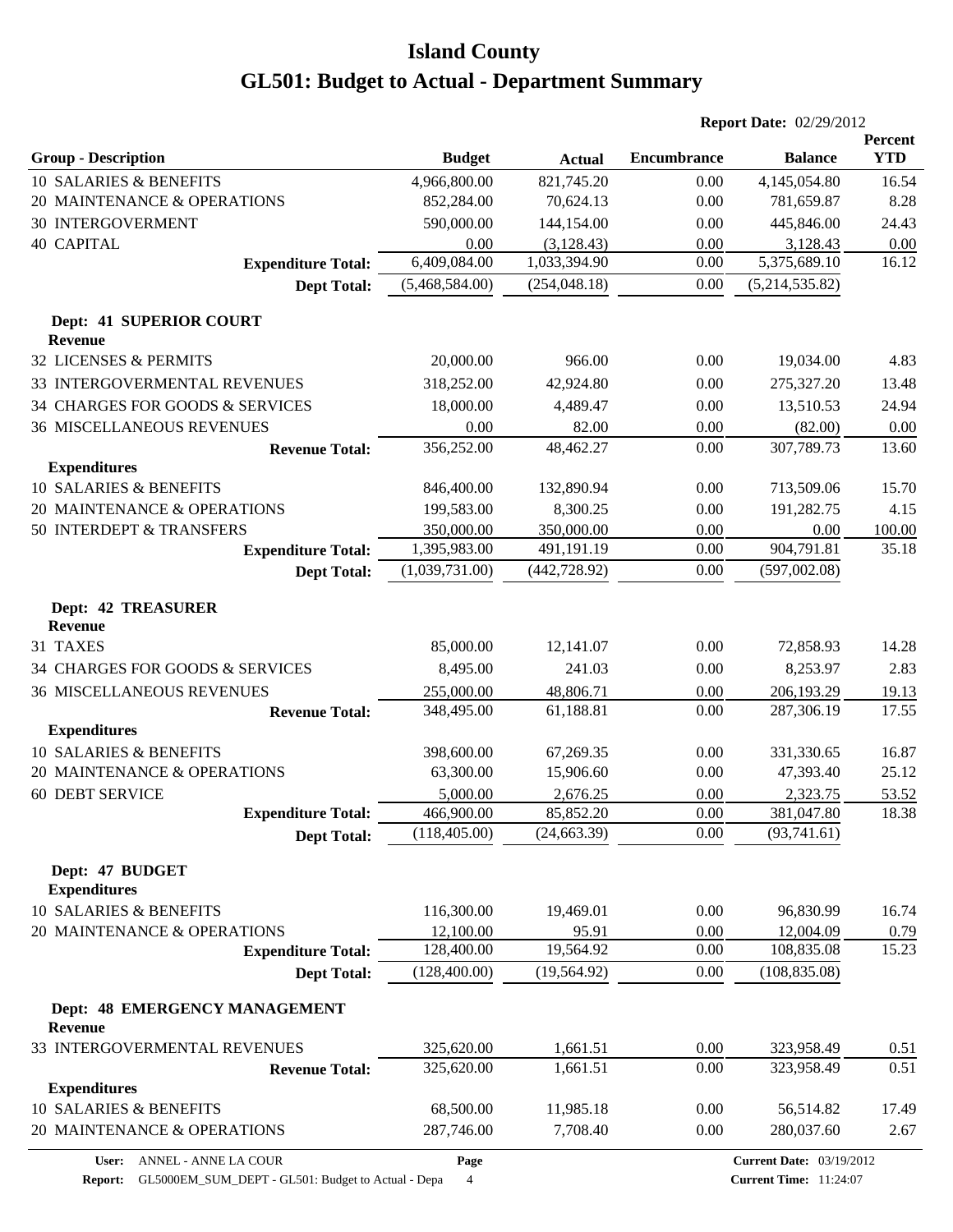|                                                           |                    |               | <b>Report Date: 02/29/2012</b> |                    |                       |
|-----------------------------------------------------------|--------------------|---------------|--------------------------------|--------------------|-----------------------|
| <b>Group - Description</b>                                | <b>Budget</b>      | <b>Actual</b> | <b>Encumbrance</b>             | <b>Balance</b>     | Percent<br><b>YTD</b> |
| <b>30 INTERGOVERMENT</b>                                  | 46,224.00          | 0.00          | 0.00                           | 46,224.00          | 0.00                  |
| <b>Expenditure Total:</b>                                 | 402,470.00         | 19,693.58     | 0.00                           | 382,776.42         | 4.89                  |
| <b>Dept Total:</b>                                        | (76,850.00)        | (18,032.07)   | 0.00                           | (58, 817.93)       |                       |
| Dept: 51 CIVIL SERVICE<br><b>Expenditures</b>             |                    |               |                                |                    |                       |
| 10 SALARIES & BENEFITS                                    | 0.00               | 0.00          | 0.00                           | 0.00               | 0.00                  |
| <b>Expenditure Total:</b>                                 | 0.00               | 0.00          | 0.00                           | 0.00               | 0.00                  |
| <b>Dept Total:</b>                                        | 0.00               | 0.00          | 0.00                           | 0.00               |                       |
| Dept: 53 PLANNING<br><b>Revenue</b>                       |                    |               |                                |                    |                       |
| 32 LICENSES & PERMITS                                     | 922,458.00         | 113,412.08    | 0.00                           | 809,045.92         | 12.29                 |
| 33 INTERGOVERMENTAL REVENUES                              | 180,000.00         | 0.00          | 0.00                           | 180,000.00         | 0.00                  |
| 34 CHARGES FOR GOODS & SERVICES                           | 480,392.00         | 47,338.39     | 0.00                           | 433,053.61         | 9.85                  |
| <b>36 MISCELLANEOUS REVENUES</b>                          | 4,415.00           | 2.00          | 0.00                           | 4,413.00           | 0.04                  |
| <b>39 OTHER FINANCING SOURCES</b>                         | 149,000.00         | 49,000.00     | 0.00                           | 100,000.00         | 32.88                 |
| <b>Revenue Total:</b>                                     | 1,736,265.00       | 209,752.47    | 0.00                           | 1,526,512.53       | 12.08                 |
| <b>Expenditures</b>                                       |                    |               |                                |                    |                       |
| 10 SALARIES & BENEFITS                                    | 1,435,916.00       | 225,491.05    | 0.00                           | 1,210,424.95       | 15.70                 |
| 20 MAINTENANCE & OPERATIONS                               | 253,444.00         | 3,676.76      | 0.00                           | 249,767.24         | 1.45                  |
| <b>Expenditure Total:</b>                                 | 1,689,360.00       | 229,167.81    | 0.00                           | 1,460,192.19       | 13.56                 |
| <b>Dept Total:</b>                                        | 46,905.00          | (19, 415.34)  | 0.00                           | 66,320.34          |                       |
| <b>Dept: 54 GENERAL SERVICES ADMIN</b><br>Revenue         |                    |               |                                |                    |                       |
| 32 LICENSES & PERMITS                                     | 0.00               | 4,215.00      | 0.00                           | (4,215.00)         | 0.00                  |
| 33 INTERGOVERMENTAL REVENUES                              | 57,650.00          | (2,000.00)    | 0.00                           | 59,650.00          | $-3.46$               |
| 34 CHARGES FOR GOODS & SERVICES                           | 53,342.00          | 3,620.00      | 0.00                           | 49,722.00          | 6.78                  |
| <b>35 FINES &amp; PENALTIES</b>                           | 5,000.00           | 125.00        | 0.00                           | 4,875.00           | 2.50                  |
| <b>36 MISCELLANEOUS REVENUES</b>                          | 5,000.00           | 1,569.08      | 0.00                           | 3,430.92           | 31.38                 |
| <b>Revenue Total:</b>                                     | 120,992.00         | 7,529.08      | 0.00                           | 113,462.92         | 6.22                  |
| <b>Expenditures</b>                                       |                    |               |                                |                    |                       |
| 10 SALARIES & BENEFITS                                    | 102,815.00         | 17,970.26     | 0.00                           | 84, 844. 74        | 17.47                 |
| 20 MAINTENANCE & OPERATIONS                               | 1,065,934.00       | 211,247.83    | 0.00                           | 854,686.17         | 19.81                 |
| 30 INTERGOVERMENT                                         | 9,844.00           | 3.87          | 0.00                           | 9,840.13           | 0.03                  |
| <b>Expenditure Total:</b>                                 | 1,178,593.00       | 229,221.96    | 0.00                           | 949,371.04         | 19.44                 |
| <b>Dept Total:</b>                                        | (1,057,601.00)     | (221, 692.88) | 0.00                           | (835,908.12)       |                       |
| <b>Dept: 59 HUMAN RESOURCES</b><br>Revenue                |                    |               |                                |                    |                       |
| 34 CHARGES FOR GOODS & SERVICES                           | 5,200.00           | 0.00          | 0.00                           | 5,200.00           | 0.00                  |
|                                                           |                    |               |                                |                    |                       |
| <b>36 MISCELLANEOUS REVENUES</b><br><b>Revenue Total:</b> | 500.00<br>5,700.00 | 0.00<br>0.00  | 0.00<br>0.00                   | 500.00<br>5,700.00 | 0.00<br>0.00          |
| <b>Expenditures</b>                                       |                    |               |                                |                    |                       |
| 10 SALARIES & BENEFITS                                    | 202,600.00         | 25,018.14     | 0.00                           | 177,581.86         | 12.34                 |
| 20 MAINTENANCE & OPERATIONS                               | 18,750.00          | 2,114.88      | 0.00                           | 16,635.12          | 11.27                 |
| <b>Expenditure Total:</b>                                 | 221,350.00         | 27,133.02     | 0.00                           | 194,216.98         | 12.25                 |
|                                                           |                    |               |                                |                    |                       |

**Page**

**Report:** GL5000EM\_SUM\_DEPT - GL501: Budget to Actual - Depa 5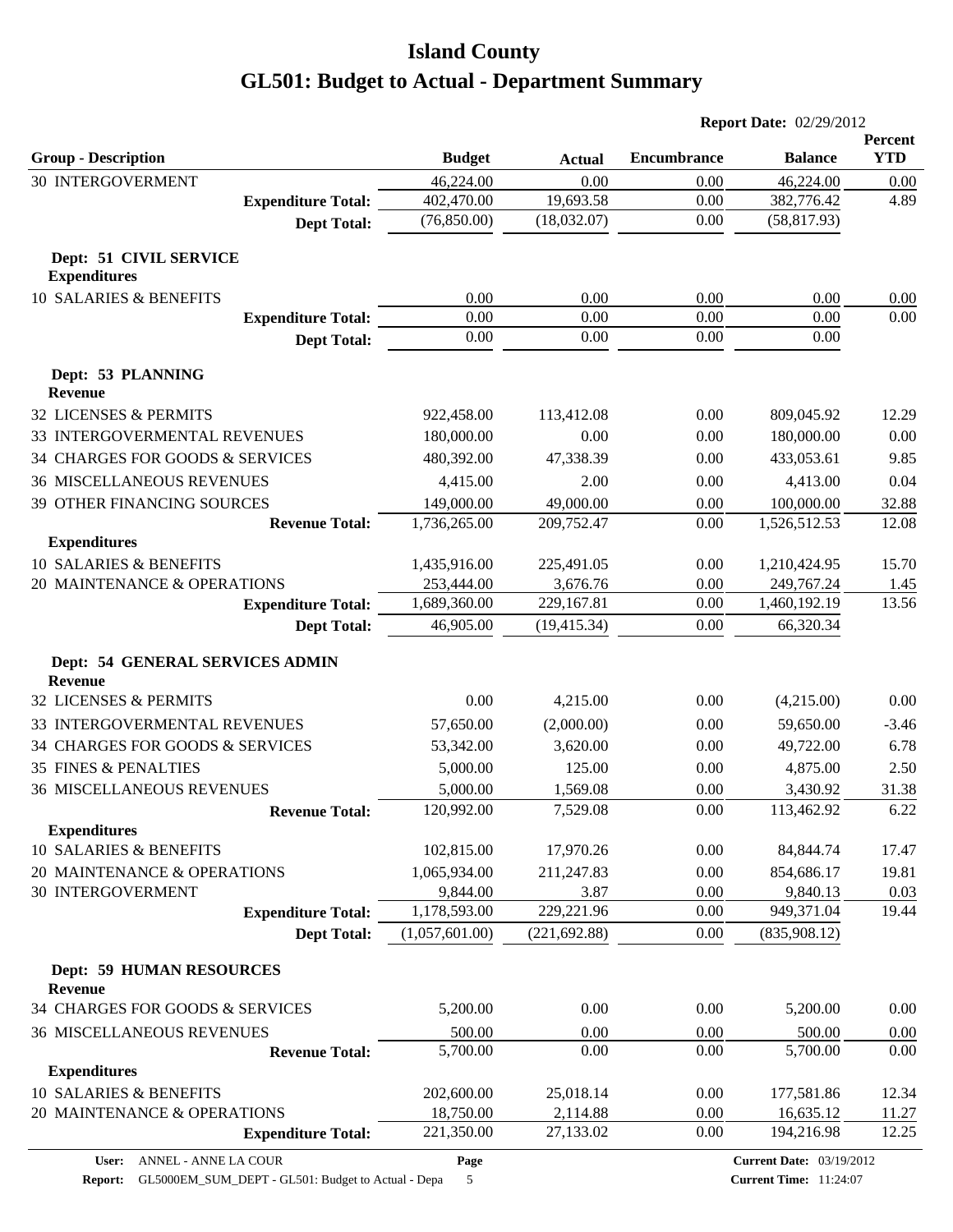|                                                  | <b>Report Date: 02/29/2012</b> |              |                    |                  |                       |  |
|--------------------------------------------------|--------------------------------|--------------|--------------------|------------------|-----------------------|--|
| <b>Group - Description</b>                       | <b>Budget</b>                  | Actual       | <b>Encumbrance</b> | <b>Balance</b>   | Percent<br><b>YTD</b> |  |
| <b>Dept Total:</b>                               | (215, 650.00)                  | (27, 133.02) | 0.00               | (188, 516.98)    |                       |  |
| Dept: 90 FUND NON-DEPARTMENTAL<br><b>Revenue</b> |                                |              |                    |                  |                       |  |
| 30 USE OF FUND BALANCE/RESERVES                  | 130,000.00                     | 0.00         | 0.00               | 130,000.00       | 0.00                  |  |
| 31 TAXES                                         | 12,945,500.00                  | 1,048,617.33 | 0.00               | 11,896,882.67    | 8.10                  |  |
| <b>33 INTERGOVERMENTAL REVENUES</b>              | 1,017,000.00                   | 129,742.81   | 0.00               | 887,257.19       | 12.75                 |  |
| 34 CHARGES FOR GOODS & SERVICES                  | 2,500.00                       | 69.73        | 0.00               | 2,430.27         | 2.78                  |  |
| <b>36 MISCELLANEOUS REVENUES</b>                 | 5,000.00                       | 66,056.20    | 0.00               | (61,056.20)      | 1,321.12              |  |
| <b>39 OTHER FINANCING SOURCES</b>                | 1,212,500.00                   | 1,212,500.00 | 0.00               | 0.00             | 100.00                |  |
| <b>Revenue Total:</b>                            | 15,312,500.00                  | 2,456,986.07 | 0.00               | 12,855,513.93    | 16.04                 |  |
| <b>Expenditures</b>                              |                                |              |                    |                  |                       |  |
| <b>10 SALARIES &amp; BENEFITS</b>                | 30,000.00                      | 1.250.00     | 0.00               | 28,750.00        | 4.16                  |  |
| 20 MAINTENANCE & OPERATIONS                      | 240,000.00                     | 0.00         | 0.00               | 240,000.00       | 0.00                  |  |
| 50 INTERDEPT & TRANSFERS                         | 1,306,944.00                   | 1,090,895.55 | 0.00               | 216,048.45       | 83.46                 |  |
| 90 OTHER                                         | 168,010.00                     | 0.00         | 0.00               | 168,010.00       | 0.00                  |  |
| <b>Expenditure Total:</b>                        | 1,744,954.00                   | 1,092,145.55 | 0.00               | 652,808.45       | 62.58                 |  |
| <b>Dept Total:</b>                               | 13,567,546.00                  | 1,364,840.52 | 0.00               | 12, 202, 705. 48 |                       |  |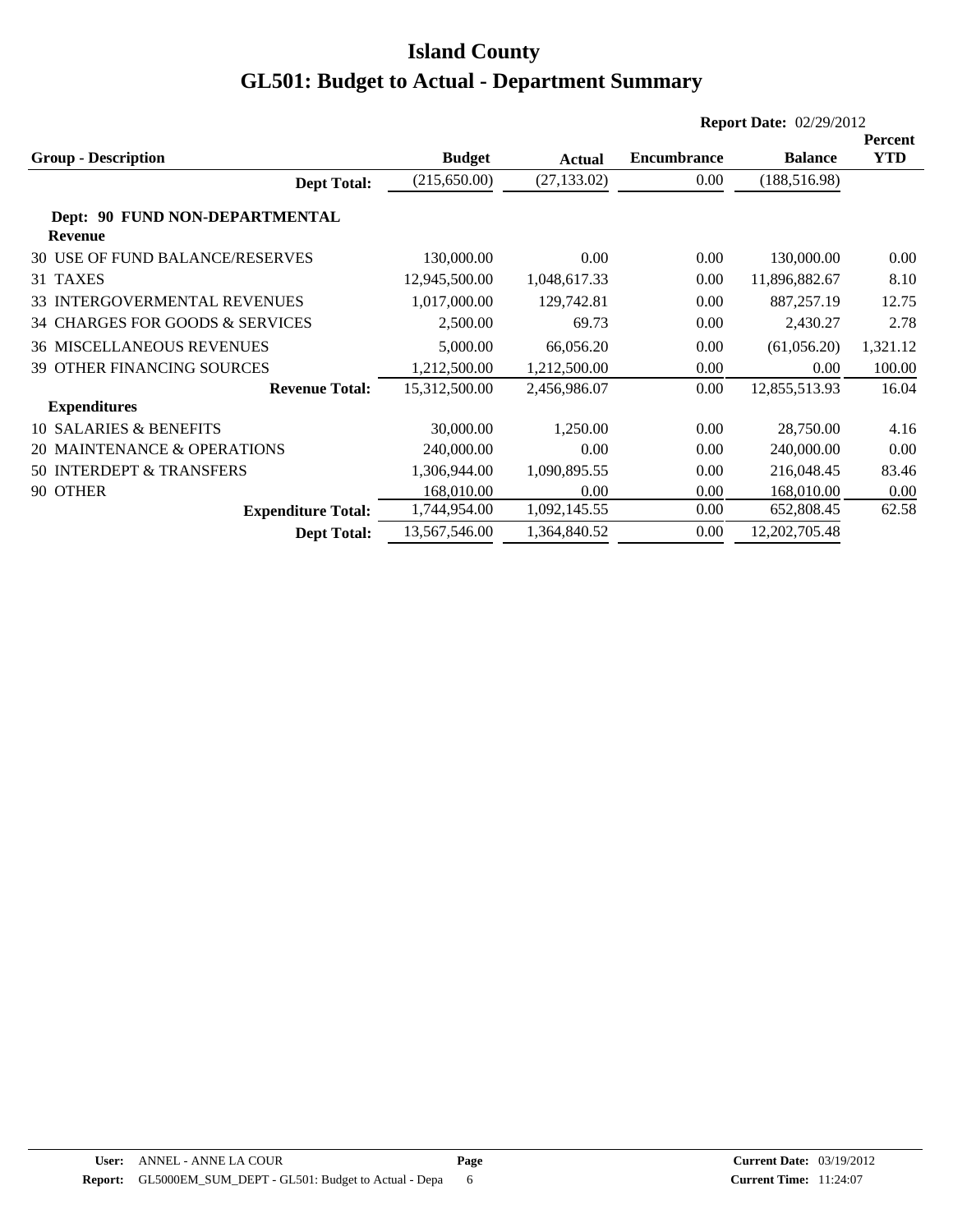|                                  |                                          |                                            |              | 2012                             | 2012<br><b>Month</b>    | 2012<br>Year to      | 2012<br>Encumbered     | 2012                    |                              |
|----------------------------------|------------------------------------------|--------------------------------------------|--------------|----------------------------------|-------------------------|----------------------|------------------------|-------------------------|------------------------------|
| Object                           | <b>Description</b>                       | <b>Prior Years to Date Actuals</b><br>2010 | 2011         | <b>Approved</b><br><b>Budget</b> | to Date @<br>02/29/2012 | Date @<br>02/29/2012 | Amount @<br>02/29/2012 | Balance @<br>02/29/2012 | <b>Percent</b><br><b>YTD</b> |
|                                  | 2% HOTEL/MOTEL PUBLIC FACILITI (124)     |                                            |              |                                  |                         |                      |                        |                         |                              |
| USE OF FUND BALANCE              |                                          | 0.00                                       | 0.00         | 0.00                             | 0.00                    | 0.00                 | 0.00                   | 0.00                    | $0\%$                        |
| <b>REVENUES</b>                  |                                          | 23,441.34                                  | 25,169.41    | 130,100.00                       | 20,828.59               | 25,064.10            | 0.00                   | 105,035.90              | 19%                          |
| <b>EXPENDITURES</b>              |                                          | (7,301.36)                                 | (2,764.10)   | (125,000.00)                     | (6,479.81)              | (6,479.81)           | 0.00                   | (118, 520.19)           | 5 %                          |
| <b>TRANSFERS OUT</b>             |                                          | (4,600.00)                                 | (4,500.00)   | (5,100.00)                       | 0.00                    | (5,100.00)           | 0.00                   | 0.00                    | 100 %                        |
|                                  | Net 2% HOTEL/MOTEL PUBLIC FACILITI (124) | 11,539.98                                  | 17,905.31    | 0.00                             | 14,348.78               | 13,484.29            | 0.00                   | (13, 484.29)            |                              |
|                                  | <b>ALCOHOL/SUBSTANCE ABUSE (123)</b>     |                                            |              |                                  |                         |                      |                        |                         |                              |
| <b>USE OF FUND BALANCE</b>       |                                          | 0.00                                       | 0.00         | 0.00                             | 0.00                    | 0.00                 | 0.00                   | 0.00                    | 0%                           |
| <b>REVENUES</b>                  |                                          | 1,795.06                                   | 624.84       | 96,000.00                        | 13,177.54               | 14,428.22            | 0.00                   | 81,571.78               | 15 %                         |
| <b>GRANT REVENUES</b>            |                                          | 0.00                                       | 1,713.60     | 499,263.00                       | 0.00                    | (33, 286.72)         | 0.00                   | 532,549.72              | $-7%$                        |
| <b>EXPENDITURES</b>              |                                          | (30,042.09)                                | (11, 723.50) | (596, 263.00)                    | (43,927.56)             | (84,703.34)          | 0.00                   | (511, 559.66)           | 14 %                         |
| <b>TRANSFERS IN</b>              |                                          | 28,883.00                                  | 0.00         | 6,000.00                         | 0.00                    | 6,000.00             | 0.00                   | 0.00                    | 100 %                        |
| <b>TRANSFERS OUT</b>             |                                          | 0.00                                       | 0.00         | (5,000.00)                       | 0.00                    | (5,000.00)           | 0.00                   | 0.00                    | 100 %                        |
|                                  | Net ALCOHOL/SUBSTANCE ABUSE (123)        | 635.97                                     | (9,385.06)   | 0.00                             | (30,750.02)             | (102, 561.84)        | 0.00                   | 102,561.84              |                              |
| <b>ANTI-PROFITEERING (136)</b>   |                                          |                                            |              |                                  |                         |                      |                        |                         |                              |
| USE OF FUND BALANCE              |                                          | 0.00                                       | 0.00         | 0.00                             | 0.00                    | 0.00                 | 0.00                   | 0.00                    | $0\%$                        |
| <b>REVENUES</b>                  |                                          | 5.71                                       | 4.63         | 0.00                             | 1.40                    | 2.70                 | 0.00                   | (2.70)                  | 0%                           |
| <b>TRANSFERS OUT</b>             |                                          | 0.00                                       | 0.00         | 0.00                             | 0.00                    | 0.00                 | 0.00                   | 0.00                    | $0\%$                        |
| Net ANTI-PROFITEERING (136)      |                                          | 5.71                                       | 4.63         | 0.00                             | 1.40                    | 2.70                 | 0.00                   | (2.70)                  |                              |
| <b>AUDITOR'S O &amp; M (118)</b> |                                          |                                            |              |                                  |                         |                      |                        |                         |                              |
| USE OF FUND BALANCE              |                                          | 0.00                                       | 0.00         | 0.00                             | 0.00                    | 0.00                 | 0.00                   | 0.00                    | $0\%$                        |
| <b>REVENUES</b>                  |                                          | 10,676.03                                  | 12,954.80    | 116,000.00                       | 4,784.60                | 11,739.60            | 0.00                   | 104,260.40              | 10 %                         |
| <b>EXPENDITURES</b>              |                                          | (14, 438.93)                               | (45, 130.45) | (141, 400.00)                    | (11, 037.34)            | (54,883.50)          | 0.00                   | (86, 516.50)            | 39%                          |
| <b>TRANSFERS IN</b>              |                                          | 25,400.00                                  | 25,400.00    | 25,400.00                        | 0.00                    | 25,400.00            | 0.00                   | 0.00                    | 100 %                        |
| <b>TRANSFERS OUT</b>             |                                          | 0.00                                       | 0.00         | 0.00                             | 0.00                    | 0.00                 | 0.00                   | 0.00                    | 0%                           |
| Net AUDITOR'S O & M (118)        |                                          | 21.637.10                                  | (6,775.65)   | 0.00                             | (6, 252.74)             | (17.743.90)          | 0.00                   | 17,743.90               |                              |
| <b>CAPITAL DRAINAGE (321)</b>    |                                          |                                            |              |                                  |                         |                      |                        |                         |                              |
| <b>REVENUES</b>                  |                                          | 0.00                                       | 0.00         | 0.00                             | 0.00                    | 0.00                 | 0.00                   | 0.00                    | $0\%$                        |
| <b>EXPENDITURES</b>              |                                          | (10,992.13)                                | (3,517.35)   | (770,000.00)                     | (5,891.51)              | (17, 402.18)         | 0.00                   | (752, 597.82)           | 2%                           |
| <b>TRANSFERS IN</b>              |                                          | 100.000.00                                 | 111.000.00   | 801.500.00                       | 0.00                    | 291.500.00           | 0.00                   | 510,000.00              | 36 %                         |
| <b>TRANSFERS OUT</b>             |                                          | (22,700.00)                                | (16,800.00)  | (31,500.00)                      | 0.00                    | (31,500.00)          | 0.00                   | 0.00                    | 100 %                        |
| Net CAPITAL DRAINAGE (321)       |                                          | 66,307.87                                  | 90,682.65    | 0.00                             | (5,891.51)              | 242,597.82           | 0.00                   | (242, 597.82)           |                              |
| CASA FUND (131)                  |                                          |                                            |              |                                  |                         |                      |                        |                         |                              |
| USE OF FUND BALANCE              |                                          | 0.00                                       | 0.00         | 0.00                             | 0.00                    | 0.00                 | 0.00                   | 0.00                    | $0\%$                        |
| <b>REVENUES</b>                  |                                          | 0.00                                       | 200.00       | 0.00                             | 0.00                    | 0.00                 | 0.00                   | 0.00                    | 0%                           |
| <b>GRANT REVENUES</b>            |                                          | 0.00                                       | 4,919.25     | 59,031.00                        | 0.00                    | 0.00                 | 0.00                   | 59,031.00               | $0\%$                        |
| <b>EXPENDITURES</b>              |                                          | (18, 544.48)                               | (15,820.31)  | (109, 622.00)                    | (8,873.16)              | (22, 449.50)         | 0.00                   | (87, 172.50)            | 20%                          |
| <b>TRANSFERS IN</b>              |                                          | 50,591.00                                  | 50,591.00    | 50,591.00                        | 0.00                    | 50,591.00            | 0.00                   | 0.00                    | 100 %                        |
|                                  | User: ANNEL - ANNE LA COUR               |                                            |              | Page                             |                         |                      |                        | <b>Current Date:</b>    | 03/19/2                      |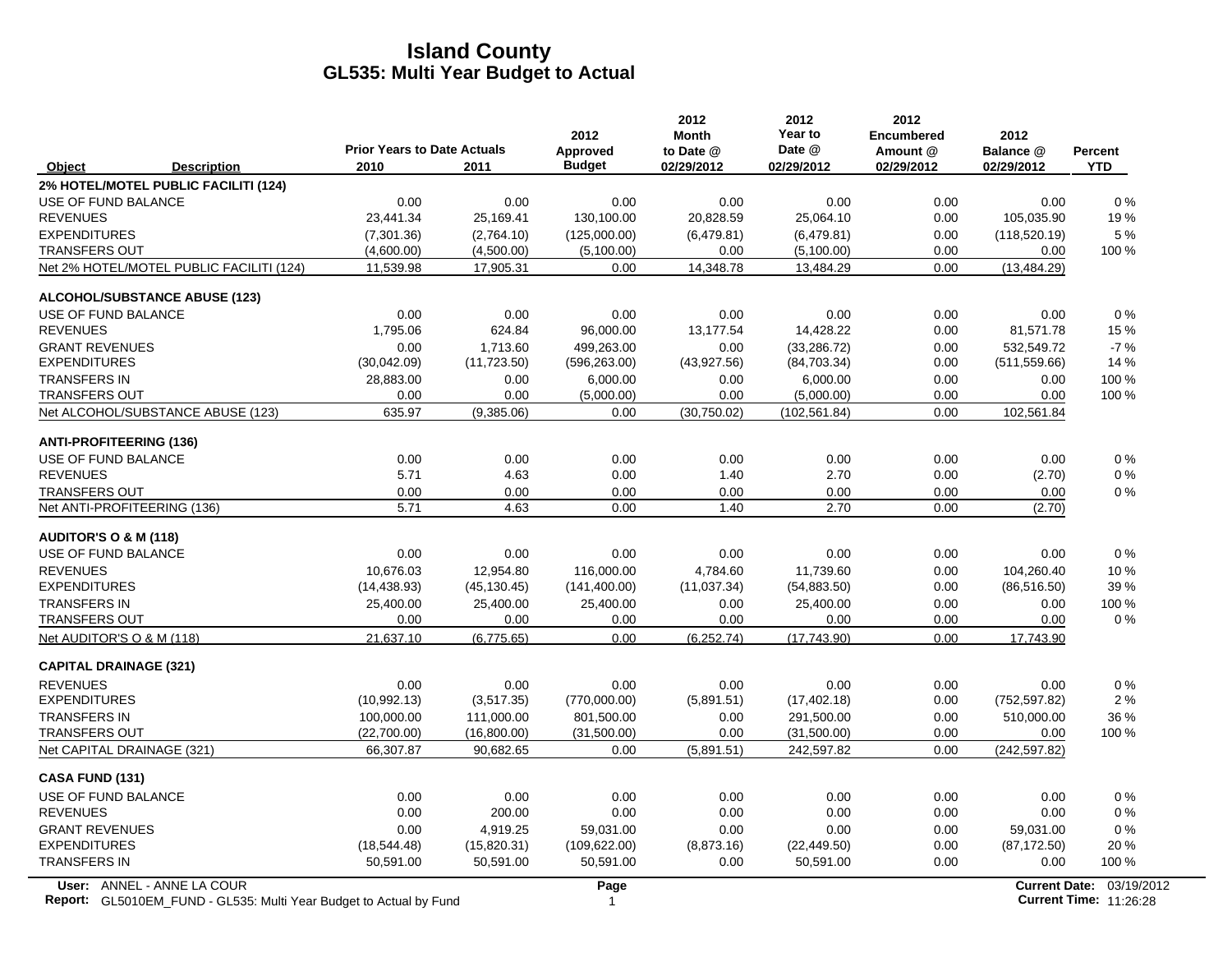|                                             |                                            |              | 2012                      | 2012<br><b>Month</b>    | 2012<br>Year to      | 2012<br><b>Encumbered</b> | 2012                     |                              |
|---------------------------------------------|--------------------------------------------|--------------|---------------------------|-------------------------|----------------------|---------------------------|--------------------------|------------------------------|
| <b>Description</b><br>Object                | <b>Prior Years to Date Actuals</b><br>2010 | 2011         | Approved<br><b>Budget</b> | to Date @<br>02/29/2012 | Date @<br>02/29/2012 | Amount @<br>02/29/2012    | Balance @<br>02/29/2012  | <b>Percent</b><br><b>YTD</b> |
| <b>TRANSFERS OUT</b>                        | 0.00                                       | 0.00         | 0.00                      | 0.00                    | 0.00                 | 0.00                      | 0.00                     | $0\%$                        |
| Net CASA FUND (131)                         | 32,046.52                                  | 39,889.94    | 0.00                      | (8,873.16)              | 28,141.50            | 0.00                      | (28, 141.50)             |                              |
|                                             |                                            |              |                           |                         |                      |                           |                          |                              |
| <b>CLEAN WATER UTILITY (154)</b>            |                                            |              |                           |                         |                      |                           |                          |                              |
| <b>REVENUES</b><br><b>GRANT REVENUES</b>    | 0.00<br>0.00                               | 0.00<br>0.00 | 714,000.00<br>195,500.00  | 0.00<br>0.00            | 0.00<br>0.00         | 0.00<br>0.00              | 714,000.00<br>195,500.00 | 0%<br>0%                     |
| <b>EXPENDITURES</b>                         | 0.00                                       | 0.00         | (425,500.00)              | (24, 831.50)            | (44,860.93)          | 0.00                      | (380, 639.07)            | 11 %                         |
| <b>TRANSFERS OUT</b>                        | 0.00                                       | 0.00         | (484,000.00)              | 0.00                    | 0.00                 | 0.00                      | (484,000.00)             | $0\%$                        |
| Net CLEAN WATER UTILITY (154)               | 0.00                                       | 0.00         | 0.00                      | (24, 831.50)            | (44, 860.93)         | 0.00                      | 44,860.93                |                              |
| <b>COMM MENTAL HEALTH FACILITY (148)</b>    |                                            |              |                           |                         |                      |                           |                          |                              |
| <b>REVENUES</b>                             | 482.26                                     | 964.52       | 5,566.00                  | 0.00                    | 482.26               | 0.00                      | 5,083.74                 | 9%                           |
| <b>EXPENDITURES</b>                         | (409.61)                                   | (1,892.44)   | (5,566.00)                | (847.52)                | (847.52)             | 0.00                      | (4,718.48)               | 15 %                         |
| <b>TRANSFERS OUT</b>                        | 0.00                                       | 0.00         | 0.00                      | 0.00                    | 0.00                 | 0.00                      | 0.00                     | $0\%$                        |
| Net COMM MENTAL HEALTH FACILITY (148)       | 72.65                                      | (927.92)     | 0.00                      | (847.52)                | (365.26)             | 0.00                      | 365.26                   |                              |
| <b>CONSERVATION FUTURES (132)</b>           |                                            |              |                           |                         |                      |                           |                          |                              |
| USE OF FUND BALANCE                         | 0.00                                       | 0.00         | 0.00                      | 0.00                    | 0.00                 | 0.00                      | 0.00                     | $0\%$                        |
| <b>REVENUES</b>                             | 4.321.98                                   | 9,782.87     | 771,380.00                | 2,126.17                | 4,789.82             | 0.00                      | 766,590.18               | 1%                           |
| <b>GRANT REVENUES</b>                       | 28,744.20                                  | 0.00         | 0.00                      | 31,296.84               | 31,296.84            | 0.00                      | (31, 296.84)             | 0%                           |
| <b>EXPENDITURES</b>                         | (699.02)                                   | (1,514.99)   | (771, 380.00)             | (17,008.10)             | (17, 478.47)         | 0.00                      | (753, 901.53)            | $2\%$                        |
| <b>TRANSFERS OUT</b>                        | 0.00                                       | 0.00         | 0.00                      | 0.00                    | 0.00                 | 0.00                      | 0.00                     | $0\%$                        |
| Net CONSERVATION FUTURES (132)              | 32,367.16                                  | 8,267.88     | 0.00                      | 16,414.91               | 18,608.19            | 0.00                      | (18,608.19)              |                              |
| <b>CONSTRUCTION &amp; ACQUISITION (308)</b> |                                            |              |                           |                         |                      |                           |                          |                              |
| USE OF FUND BALANCE                         | 0.00                                       | 0.00         | 0.00                      | 0.00                    | 0.00                 | 0.00                      | 0.00                     | 0%                           |
| <b>EXPENDITURES</b>                         | 0.00                                       | 0.00         | 0.00                      | 0.00                    | 0.00                 | 0.00                      | 0.00                     | $0\%$                        |
| <b>TRANSFERS IN</b>                         | 0.00                                       | 0.00         | 0.00                      | 0.00                    | 0.00                 | 0.00                      | 0.00                     | $0\%$                        |
| Net CONSTRUCTION & ACQUISITION (308)        | 0.00                                       | 0.00         | 0.00                      | 0.00                    | 0.00                 | 0.00                      | 0.00                     |                              |
| <b>CORNET BAY DOCK (119)</b>                |                                            |              |                           |                         |                      |                           |                          |                              |
| <b>REVENUES</b>                             | 6.605.00                                   | 8,760.00     | 16,400.00                 | 1.615.00                | 5.150.00             | 0.00                      | 11,250.00                | 31 %                         |
| <b>EXPENDITURES</b>                         | (1,031.40)                                 | (1,017.02)   | (15,700.00)               | (630.81)                | (1, 113.26)          | 0.00                      | (14, 586.74)             | 7%                           |
| <b>TRANSFERS OUT</b>                        | (600.00)                                   | (700.00)     | (700.00)                  | 0.00                    | (700.00)             | 0.00                      | 0.00                     | 100 %                        |
| Net CORNET BAY DOCK (119)                   | 4,973.60                                   | 7,042.98     | 0.00                      | 984.19                  | 3,336.74             | 0.00                      | (3,336.74)               |                              |
| <b>COUNTY FAIR (110)</b>                    |                                            |              |                           |                         |                      |                           |                          |                              |
| <b>REVENUES</b>                             | 17.667.00                                  | 13.944.60    | 236.650.00                | 0.00                    | 1.030.01             | 0.00                      | 235.619.99               | 0%                           |
| <b>GRANT REVENUES</b>                       | 0.00                                       | 0.00         | 35,000.00                 | 0.00                    | 0.00                 | 0.00                      | 35,000.00                | 0%                           |
| <b>EXPENDITURES</b>                         | (14,808.79)                                | (15, 355.90) | (301,650.00)              | (7, 555.48)             | (10, 317.88)         | 0.00                      | (291, 332.12)            | 3%                           |
| TRANSFERS IN                                | 0.00                                       | 0.00         | 30,000.00                 | 0.00                    | 0.00                 | 0.00                      | 30,000.00                | $0\%$                        |
| <b>TRANSFERS OUT</b>                        | 0.00                                       | 0.00         | 0.00                      | 0.00                    | 0.00                 | 0.00                      | 0.00                     | $0\%$                        |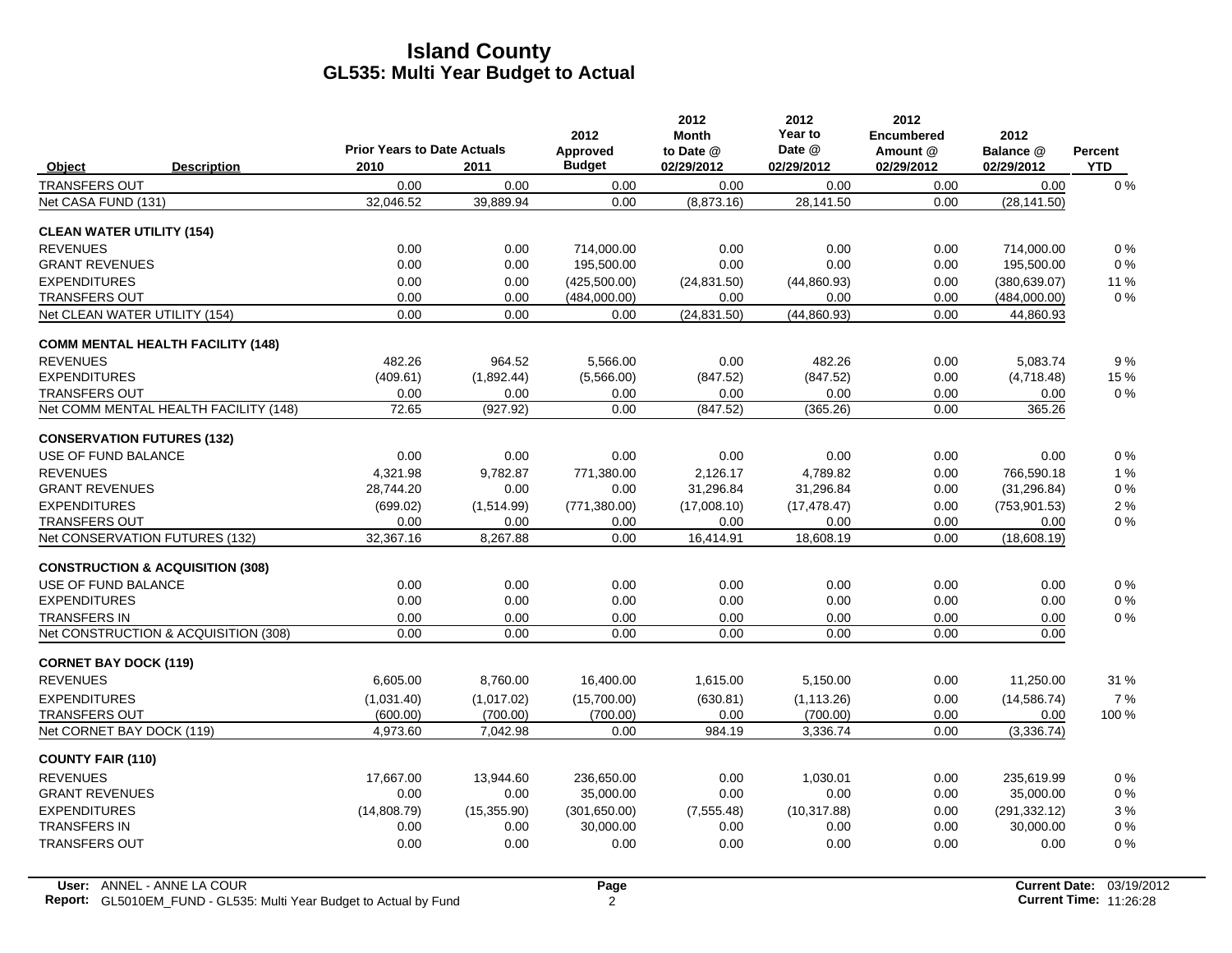|                                            |                                    |                       | 2012                             | 2012<br><b>Month</b>  | 2012<br>Year to              | 2012<br><b>Encumbered</b> | 2012                    |             |
|--------------------------------------------|------------------------------------|-----------------------|----------------------------------|-----------------------|------------------------------|---------------------------|-------------------------|-------------|
|                                            | <b>Prior Years to Date Actuals</b> |                       | Approved                         | to Date @             | Date @                       | Amount @                  | Balance @               | Percent     |
| Object<br><b>Description</b>               | 2010                               | 2011                  | <b>Budget</b>                    | 02/29/2012            | 02/29/2012                   | 02/29/2012                | 02/29/2012              | <b>YTD</b>  |
| Net COUNTY FAIR (110)                      | 2,858.21                           | (1,411.30)            | 0.00                             | (7, 555.48)           | (9, 287.87)                  | 0.00                      | 9,287.87                |             |
| <b>COUNTY LAW LIBRARY (103)</b>            |                                    |                       |                                  |                       |                              |                           |                         |             |
| USE OF FUND BALANCE                        | 0.00                               | 0.00                  | 0.00                             | 0.00                  | 0.00                         | 0.00                      | 0.00                    | $0\%$       |
| <b>REVENUES</b>                            | 3,951.25                           | 4,055.68              | 27,100.00                        | 2,095.24              | 3,907.70                     | 0.00                      | 23,192.30               | 14 %        |
| <b>EXPENDITURES</b>                        | (4, 166.44)                        | (4,523.83)            | (27, 100.00)                     | (2,233.58)            | (4,688.77)                   | 0.00                      | (22, 411.23)            | 17 %        |
| <b>TRANSFERS OUT</b>                       | 0.00                               | 0.00                  | 0.00                             | 0.00                  | 0.00                         | 0.00                      | 0.00                    | 0%          |
| Net COUNTY LAW LIBRARY (103)               | (215.19)                           | (468.15)              | 0.00                             | (138.34)              | (781.07)                     | 0.00                      | 781.07                  |             |
| <b>COUNTY ROAD (101)</b>                   |                                    |                       |                                  |                       |                              |                           |                         |             |
| USE OF FUND BALANCE                        | 0.00                               | 0.00                  | 0.00                             | 0.00                  | 0.00                         | 0.00                      | 0.00                    | $0\%$       |
| <b>REVENUES</b>                            | 1,076,488.06                       | 1,159,560.19          | 14,145,653.00                    | 695,568.12            | 1,182,688.12                 | 0.00                      | 12,962,964.88           | 8%          |
| <b>GRANT REVENUES</b>                      | 36,890.69                          | 386,193.15            | 2,548,000.00                     | 68,347.19             | 84,613.11                    | 0.00                      | 2,463,386.89            | 3%          |
| <b>EXPENDITURES</b><br><b>TRANSFERS IN</b> | (1,289,454.24)<br>0.00             | (959, 799.63)<br>0.00 | (14, 493, 086, 00)<br>134,000.00 | (648, 582.70)<br>0.00 | (1,270,499.80)<br>134,000.00 | 0.00<br>0.00              | (13,222,586.20)<br>0.00 | 9%<br>100 % |
| <b>TRANSFERS OUT</b>                       | (1,526,217.00)                     | (1,514,967.00)        | (2,334,567.00)                   | 0.00                  | (1,618,567.00)               | 0.00                      | (716,000.00)            | 69%         |
| Net COUNTY ROAD (101)                      | (1,702,292.49)                     | (929, 013.29)         | 0.00                             | 115,332.61            | (1,487,765.57)               | 0.00                      | 1,487,765.57            |             |
|                                            |                                    |                       |                                  |                       |                              |                           |                         |             |
| <b>COURTHOUSE EXPANSION (309)</b>          |                                    |                       |                                  |                       |                              |                           |                         |             |
| <b>REVENUES</b>                            | 4.28                               | 3.47                  | 0.00                             | 1.04                  | 2.01                         | 0.00                      | (2.01)                  | 0%          |
| Net COURTHOUSE EXPANSION (309)             | 4.28                               | 3.47                  | 0.00                             | 1.04                  | 2.01                         | 0.00                      | (2.01)                  |             |
| <b>DEVELOPMENTAL DISABILITIES (114)</b>    |                                    |                       |                                  |                       |                              |                           |                         |             |
| USE OF FUND BALANCE                        | 0.00                               | 0.00                  | 0.00                             | 0.00                  | 0.00                         | 0.00                      | 0.00                    | 0%          |
| <b>REVENUES</b>                            | 1,261.31                           | 2,782.56              | 170,000.00                       | 524.54                | 1,180.58                     | 0.00                      | 168,819.42              | 1%          |
| <b>GRANT REVENUES</b>                      | 0.00                               | 0.00                  | 444,307.00                       | (39,604.00)           | 0.00                         | 0.00                      | 444,307.00              | 0%          |
| <b>EXPENDITURES</b>                        | (18, 466.93)                       | (55, 225.61)          | (555, 821.00)                    | (35,983.00)           | (38, 285.01)                 | 0.00                      | (517, 535.99)           | 7%          |
| <b>TRANSFERS OUT</b>                       | 0.00                               | 0.00                  | (58, 486.00)                     | 0.00                  | (58, 486.00)                 | 0.00                      | 0.00                    | 100 %       |
| Net DEVELOPMENTAL DISABILITIES (114)       | (17, 205.62)                       | (52, 443.05)          | 0.00                             | (75,062.46)           | (95,590.43)                  | 0.00                      | 95,590.43               |             |
| <b>DRUG SEIZURE (133)</b>                  |                                    |                       |                                  |                       |                              |                           |                         |             |
| USE OF FUND BALANCE                        | 0.00                               | 0.00                  | 0.00                             | 0.00                  | 0.00                         | 0.00                      | 0.00                    | 0%          |
| <b>REVENUES</b>                            | 1,002.17                           | 902.00                | 10,000.00                        | 115.09                | 194.49                       | 0.00                      | 9,805.51                | 2%          |
| <b>EXPENDITURES</b>                        | 0.00                               | 0.00                  | (10,000.00)                      | 0.00                  | 0.00                         | 0.00                      | (10,000.00)             | $0\%$       |
| <b>TRANSFERS OUT</b>                       | 0.00                               | 0.00                  | 0.00                             | 0.00                  | 0.00                         | 0.00                      | 0.00                    | $0\%$       |
| Net DRUG SEIZURE (133)                     | 1,002.17                           | 902.00                | 0.00                             | 115.09                | 194.49                       | 0.00                      | (194.49)                |             |
| <b>ELECTION RESERVE (111)</b>              |                                    |                       |                                  |                       |                              |                           |                         |             |
| USE OF FUND BALANCE                        | 0.00                               | 0.00                  | 0.00                             | 0.00                  | 0.00                         | 0.00                      | 0.00                    | $0\%$       |
| <b>REVENUES</b>                            | (45.50)                            | 124.00                | 100,000.00                       | (20, 849.52)          | 2,332.97                     | 0.00                      | 97,667.03               | 2%          |
| <b>GRANT REVENUES</b>                      | 0.00                               | 0.00                  | 0.00                             | 0.00                  | 0.00                         | 0.00                      | 0.00                    | $0\%$       |
| <b>EXPENDITURES</b>                        | (66, 648.46)                       | (46,984.06)           | (300,000.00)                     | (25, 971.14)          | (77, 546.03)                 | 0.00                      | (222, 453.97)           | 26 %        |
| <b>TRANSFERS IN</b>                        | 219,925.00                         | 200,000.00            | 200,000.00                       | 0.00                  | 200,000.00                   | 0.00                      | 0.00                    | 100 %       |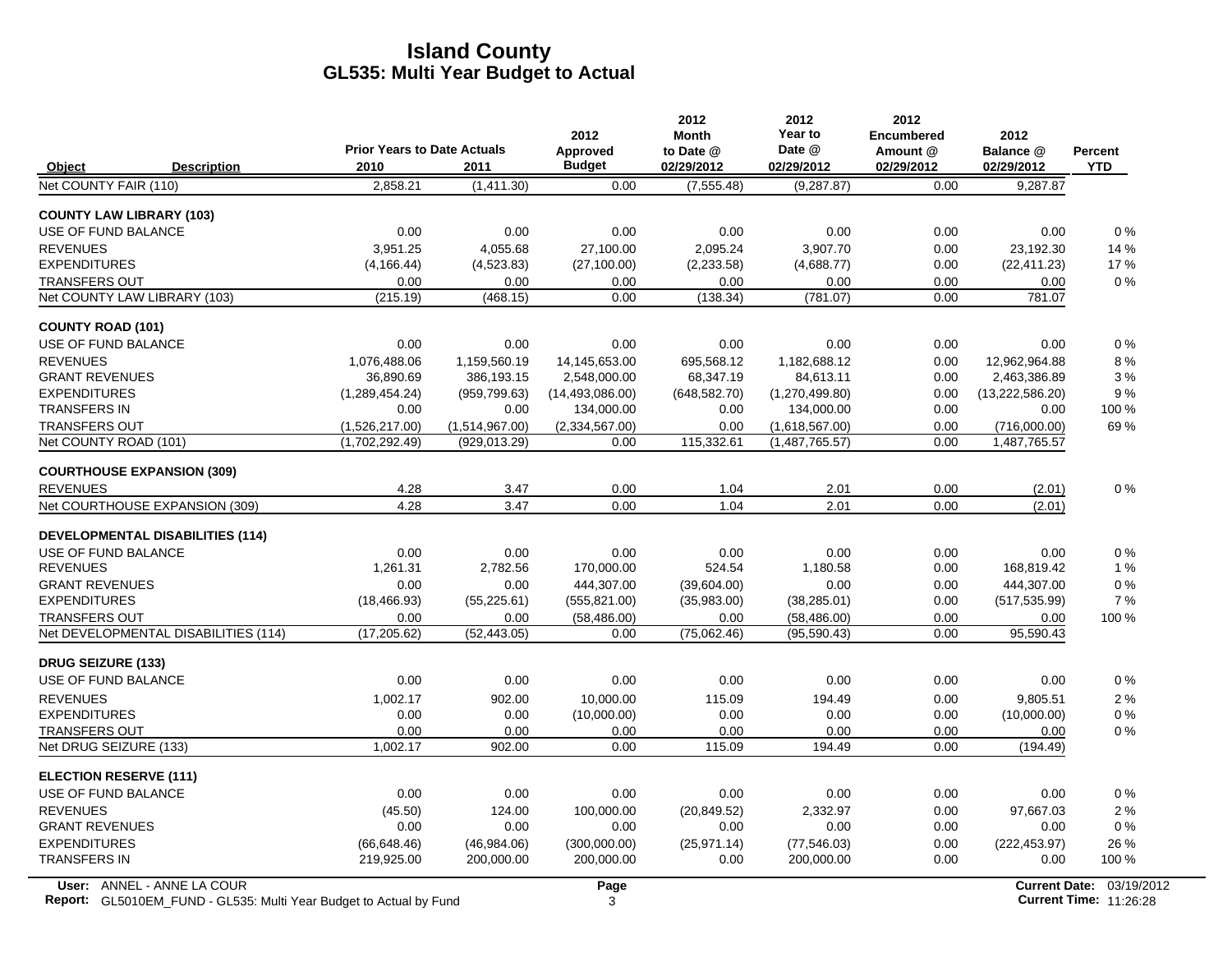|                                    |                                        | <b>Prior Years to Date Actuals</b> |               | 2012<br>Approved | 2012<br><b>Month</b><br>to Date @ | 2012<br>Year to<br>Date @ | 2012<br><b>Encumbered</b><br>Amount @ | 2012<br>Balance @    | <b>Percent</b> |
|------------------------------------|----------------------------------------|------------------------------------|---------------|------------------|-----------------------------------|---------------------------|---------------------------------------|----------------------|----------------|
| Object                             | <b>Description</b>                     | 2010                               | 2011          | <b>Budget</b>    | 02/29/2012                        | 02/29/2012                | 02/29/2012                            | 02/29/2012           | <b>YTD</b>     |
| <b>TRANSFERS OUT</b>               |                                        | 0.00                               | 0.00          | 0.00             | 0.00                              | 0.00                      | 0.00                                  | 0.00                 | 0%             |
| Net ELECTION RESERVE (111)         |                                        | 153,231.04                         | 153,139.94    | 0.00             | (46, 820.66)                      | 124,786.94                | 0.00                                  | (124, 786.94)        |                |
| <b>ENHANCED 911 (140)</b>          |                                        |                                    |               |                  |                                   |                           |                                       |                      |                |
| <b>REVENUES</b>                    |                                        | 9.706.00                           | 80,131.91     | 531,000.00       | (63,901.96)                       | 0.00                      | 0.00                                  | 531.000.00           | $0\%$          |
| <b>GRANT REVENUES</b>              |                                        | 0.00                               | 0.00          | 0.00             | 0.00                              | 10,585.18                 | 0.00                                  | (10, 585.18)         | $0\%$          |
| <b>EXPENDITURES</b>                |                                        | 0.00                               | (191, 437.24) | (529, 500.00)    | 63,901.96                         | (8,368.38)                | 0.00                                  | (521, 131.62)        | 2%             |
| <b>TRANSFERS OUT</b>               |                                        | (1,500.00)                         | (1,500.00)    | (1,500.00)       | 0.00                              | (1,500.00)                | 0.00                                  | 0.00                 | $100\%$        |
| Net ENHANCED 911 (140)             |                                        | 8,206.00                           | (112, 805.33) | 0.00             | 0.00                              | 716.80                    | 0.00                                  | (716.80)             |                |
| <b>EXTENSION SERVICES (160)</b>    |                                        |                                    |               |                  |                                   |                           |                                       |                      |                |
| <b>REVENUES</b>                    |                                        | 9,038.31                           | 75,935.04     | 130,949.00       | 792.26                            | 792.26                    | 0.00                                  | 130,156.74           | 1%             |
| <b>GRANT REVENUES</b>              |                                        | 31,014.28                          | 66,474.18     | 110,161.00       | 23,666.32                         | 23,666.32                 | 0.00                                  | 86,494.68            | 21 %           |
| <b>EXPENDITURES</b>                |                                        | (71, 192.94)                       | (68, 752.07)  | (341, 243.00)    | (19.571.52)                       | (43,585.26)               | 0.00                                  | (297, 657.74)        | 13%            |
| <b>TRANSFERS IN</b>                |                                        | 149,321.00                         | 95,950.00     | 100,133.00       | 0.00                              | 100,133.00                | 0.00                                  | 0.00                 | 100 %          |
| <b>TRANSFERS OUT</b>               |                                        | 0.00                               | 0.00          | 0.00             | 0.00                              | 0.00                      | 0.00                                  | 0.00                 | $0\%$          |
| Net EXTENSION SERVICES (160)       |                                        | 118,180.65                         | 169,607.15    | 0.00             | 4,887.06                          | 81,006.32                 | 0.00                                  | (81,006.32)          |                |
| <b>FAMILY RES CTR CAMANO (143)</b> |                                        |                                    |               |                  |                                   |                           |                                       |                      |                |
| USE OF FUND BALANCE                |                                        | 0.00                               | 0.00          | 10,753.00        | 0.00                              | 0.00                      | 0.00                                  | 10,753.00            | $0\%$          |
| <b>REVENUES</b>                    |                                        | 5,641.04                           | 3,829.00      | 39,393.00        | 0.00                              | 3,248.01                  | 0.00                                  | 36,144.99            | 8%             |
| <b>EXPENDITURES</b>                |                                        | (3,378.97)                         | (7,833.06)    | (50, 146.00)     | (9,221.37)                        | (9,268.97)                | 0.00                                  | (40, 877.03)         | 18%            |
| <b>TRANSFERS OUT</b>               |                                        | 0.00                               | 0.00          | 0.00             | 0.00                              | 0.00                      | 0.00                                  | 0.00                 | $0\%$          |
|                                    | Net FAMILY RES CTR CAMANO (143)        | 2,262.07                           | (4,004.06)    | 0.00             | (9,221.37)                        | (6,020.96)                | 0.00                                  | 6,020.96             |                |
|                                    | <b>FAMILY RES CTR OAK HARBOR (141)</b> |                                    |               |                  |                                   |                           |                                       |                      |                |
| USE OF FUND BALANCE                |                                        | 0.00                               | 0.00          | 0.00             | 0.00                              | 0.00                      | 0.00                                  | 0.00                 | $0\%$          |
| <b>REVENUES</b>                    |                                        | 3.709.77                           | 3.400.00      | 55.937.00        | 1.700.00                          | 6.013.10                  | 0.00                                  | 49.923.90            | 11 %           |
| <b>EXPENDITURES</b>                |                                        | (3,324.40)                         | (8, 150.84)   | (55, 937.00)     | (7,663.50)                        | (7,694.10)                | 0.00                                  | (48, 242.90)         | 14 %           |
| <b>TRANSFERS OUT</b>               |                                        | 0.00                               | 0.00          | 0.00             | 0.00                              | 0.00                      | 0.00                                  | 0.00                 | $0\%$          |
|                                    | Net FAMILY RES CTR OAK HARBOR (141)    | 385.37                             | (4,750.84)    | 0.00             | (5,963.50)                        | (1,681.00)                | 0.00                                  | 1,681.00             |                |
|                                    | <b>FAMILY RES CTR SO WHIDBEY (142)</b> |                                    |               |                  |                                   |                           |                                       |                      |                |
| <b>REVENUES</b>                    |                                        | 500.00                             | 1,000.00      | 2,400.00         | 0.00                              | 1,000.00                  | 0.00                                  | 1,400.00             | 42 %           |
| <b>EXPENDITURES</b>                |                                        | (7.50)                             | (18.00)       | (2,400.00)       | 0.00                              | (18.00)                   | 0.00                                  | (2,382.00)           | 1%             |
| <b>TRANSFERS OUT</b>               |                                        | 0.00                               | 0.00          | 0.00             | 0.00                              | 0.00                      | 0.00                                  | 0.00                 | $0\%$          |
|                                    | Net FAMILY RES CTR SO WHIDBEY (142)    | 492.50                             | 982.00        | 0.00             | 0.00                              | 982.00                    | 0.00                                  | (982.00)             |                |
|                                    | <b>FEDERAL ASSET FORFEITURE (147)</b>  |                                    |               |                  |                                   |                           |                                       |                      |                |
| USE OF FUND BALANCE                |                                        | 0.00                               | 0.00          | 0.00             | 0.00                              | 0.00                      | 0.00                                  | 0.00                 | $0\%$          |
| <b>REVENUES</b>                    |                                        | 0.53                               | 0.07          | 5,000.00         | 0.02                              | 0.04                      | 0.00                                  | 4,999.96             | $0\%$          |
| <b>EXPENDITURES</b>                |                                        | (2, 148.00)                        | (2, 148.00)   | (5,000.00)       | 0.00                              | 0.00                      | 0.00                                  | (5,000.00)           | $0\%$          |
| <b>TRANSFERS OUT</b>               |                                        | 0.00                               | 0.00          | 0.00             | 0.00                              | 0.00                      | 0.00                                  | 0.00                 | $0\%$          |
|                                    | User: ANNEL - ANNE LA COUR             |                                    |               | Page             |                                   |                           |                                       | <b>Current Date:</b> | 03/19/2        |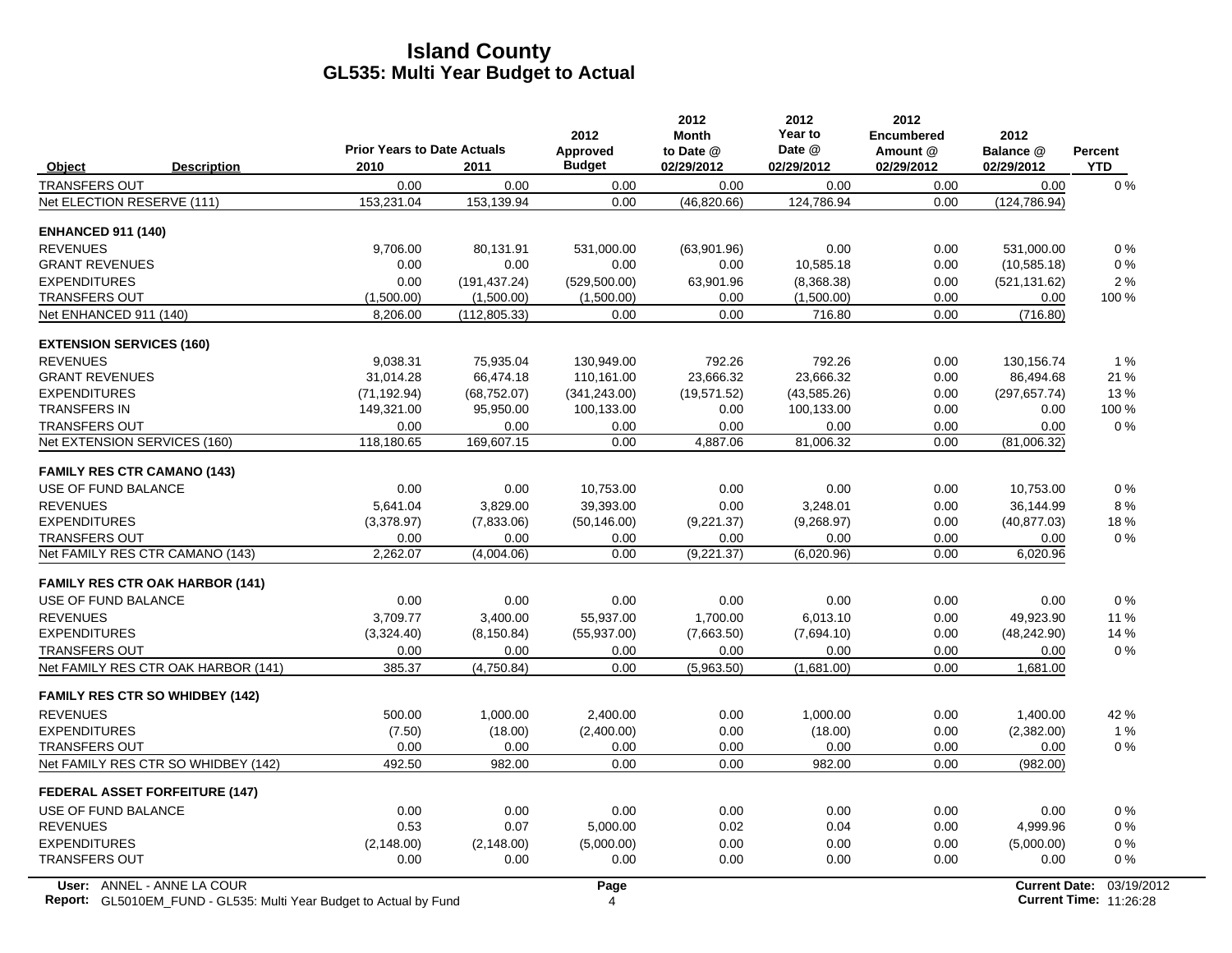|                                                                                                                                                                                                    | <b>Percent</b> |
|----------------------------------------------------------------------------------------------------------------------------------------------------------------------------------------------------|----------------|
| <b>Prior Years to Date Actuals</b><br>Date @<br>Amount @<br>Approved<br>to Date @<br>Balance @<br><b>Budget</b><br>2010<br>2011                                                                    | <b>YTD</b>     |
| 02/29/2012<br>02/29/2012<br>02/29/2012<br>02/29/2012<br>Object<br><b>Description</b><br>Net FEDERAL ASSET FORFEITURE (147)<br>(2, 147.47)<br>(2, 147.93)<br>0.00<br>0.02<br>0.04<br>0.00<br>(0.04) |                |
|                                                                                                                                                                                                    |                |
| FIRE PERMIT PROGRAM (115)                                                                                                                                                                          |                |
| <b>REVENUES</b><br>5.866.19<br>4.495.08<br>2.220.00<br>6,090.85<br>0.00<br>48.000.00<br>41.909.15                                                                                                  | 13%            |
| <b>EXPENDITURES</b><br>(120.03)<br>(49.21)<br>(48,000.00)<br>(43.01)<br>(43.01)<br>0.00<br>(47,956.99)                                                                                             | 0%             |
| 0.00<br>0.00<br><b>TRANSFERS OUT</b><br>0.00<br>0.00<br>0.00<br>0.00<br>0.00                                                                                                                       | $0\%$          |
| Net FIRE PERMIT PROGRAM (115)<br>5,746.16<br>4,445.87<br>0.00<br>2,176.99<br>6,047.84<br>0.00<br>(6,047.84)                                                                                        |                |
| <b>HISTORICAL PRESERVATION FUND (180)</b>                                                                                                                                                          |                |
| USE OF FUND BALANCE<br>0.00<br>0.00<br>6.000.00<br>0.00<br>0.00<br>0.00<br>6,000.00                                                                                                                | 0%             |
| <b>REVENUES</b><br>0.00<br>0.00<br>3,591.00<br>18,000.00<br>1,755.00<br>3,488.00<br>14,512.00                                                                                                      | 19%            |
| <b>EXPENDITURES</b><br>0.00<br>(12,000.00)<br>(3,422.84)<br>(3,422.84)<br>0.00<br>(8,577.16)<br>0.00                                                                                               | 29 %           |
| <b>TRANSFERS IN</b><br>0.00<br>0.00<br>0.00<br>0.00<br>0.00<br>0.00<br>0.00                                                                                                                        | $0\%$          |
| <b>TRANSFERS OUT</b><br>0.00<br>(12,000.00)<br>(12,000.00)<br>0.00<br>(12,000.00)<br>0.00<br>0.00                                                                                                  | 100 %          |
| Net HISTORICAL PRESERVATION FUND (180)<br>0.00<br>(8,409.00)<br>0.00<br>(1,667.84)<br>(11, 934.84)<br>0.00<br>11,934.84                                                                            |                |
| <b>HOMELESS HOUSING (106)</b>                                                                                                                                                                      |                |
| USE OF FUND BALANCE<br>0.00<br>0.00<br>0.00<br>0.00<br>0.00<br>0.00<br>0.00                                                                                                                        | $0\%$          |
| <b>REVENUES</b><br>65,382.30<br>321,974.00<br>32,156.10<br>257,069.41<br>61,743.76<br>64,904.59<br>0.00                                                                                            | 20%            |
| <b>GRANT REVENUES</b><br>0.10<br>0.00<br>0.00<br>76,398.00<br>10,149.89<br>76,398.00<br>(1,955.19)                                                                                                 | 0%             |
| <b>EXPENDITURES</b><br>(39, 159.56)<br>(38, 884.11)<br>(366, 142.00)<br>(19, 371.30)<br>(19, 371.30)<br>0.00<br>(346,770.70)                                                                       | 5 %            |
| <b>TRANSFERS OUT</b><br>0.00<br>0.00<br>(32, 230.00)<br>0.00<br>(32, 230.00)<br>0.00<br>0.00                                                                                                       | 100 %          |
| 22,584.30<br>10,829.61<br>Net HOMELESS HOUSING (106)<br>36,648.08<br>0.00<br>13,303.29<br>0.00<br>(13,303.29)                                                                                      |                |
| <b>HUMAN SERVICES FUND (129)</b>                                                                                                                                                                   |                |
| <b>GRANT REVENUES</b><br>150,627.00<br>0.00<br>0.00<br>0.00<br>0.00<br>0.00<br>150,627.00                                                                                                          | $0\%$          |
| <b>EXPENDITURES</b><br>0.00<br>0.00<br>(28, 458, 45)<br>0.00<br>(362, 252.00)<br>(55, 723.80)<br>(306, 528.20)                                                                                     | 15 %           |
| <b>TRANSFERS IN</b><br>0.00<br>0.00<br>211,625.00<br>211,625.00<br>0.00<br>0.00<br>0.00                                                                                                            | 100 %          |
| Net HUMAN SERVICES FUND (129)<br>0.00<br>(28, 458.45)<br>0.00<br>0.00<br>155,901.20<br>0.00<br>(155, 901.20)                                                                                       |                |
| <b>JOINT TOURISM PROMOTION (146)</b>                                                                                                                                                               |                |
| 0.00<br>0.00<br>0.00<br>0.00<br>USE OF FUND BALANCE<br>0.00<br>0.00<br>0.00                                                                                                                        | 0%             |
| <b>REVENUES</b><br>23.588.93<br>38,536.68<br>200,000.00<br>21.399.52<br>33,973.61<br>0.00<br>166,026.39                                                                                            | 17%            |
| <b>EXPENDITURES</b><br>(40,042.51)<br>(16, 268.66)<br>0.00<br>(15,613.75)<br>(200,000.00)<br>(17,043.66)<br>(182, 956.34)                                                                          | 9%             |
| Net JOINT TOURISM PROMOTION (146)<br>(16, 453.58)<br>22,922.93<br>0.00<br>5,130.86<br>16,929.95<br>0.00<br>(16,929.95)                                                                             |                |
| <b>JUVENILE DETENTION CENTER (145)</b>                                                                                                                                                             |                |
| USE OF FUND BALANCE<br>0.00<br>0.00<br>0.00<br>0.00<br>0.00<br>0.00<br>0.00                                                                                                                        | 0%             |
| <b>REVENUES</b><br>137,831.27<br>130,822.39<br>0.00<br>598,357.56<br>726,000.00<br>72.249.37<br>127.642.44                                                                                         | 18%            |
| <b>GRANT REVENUES</b><br>2,036.44<br>1,783.98<br>8,000.00<br>0.00<br>0.00<br>0.00<br>8,000.00                                                                                                      | 0%             |
| <b>EXPENDITURES</b><br>(85,991.27)<br>0.00<br>(194, 188.15)<br>(146, 601.64)<br>(1,041,500.00)<br>(196, 548.11)<br>(844, 951.89)                                                                   | 19%            |
| <b>TRANSFERS IN</b><br>403,000.00<br>350,000.00<br>350,000.00<br>0.00<br>0.00<br>0.00<br>0.00                                                                                                      | 100 %          |
| <b>TRANSFERS OUT</b><br>(46,500.00)<br>(45,400.00)<br>(42,500.00)<br>0.00<br>(42,500.00)<br>0.00<br>0.00                                                                                           | 100 %          |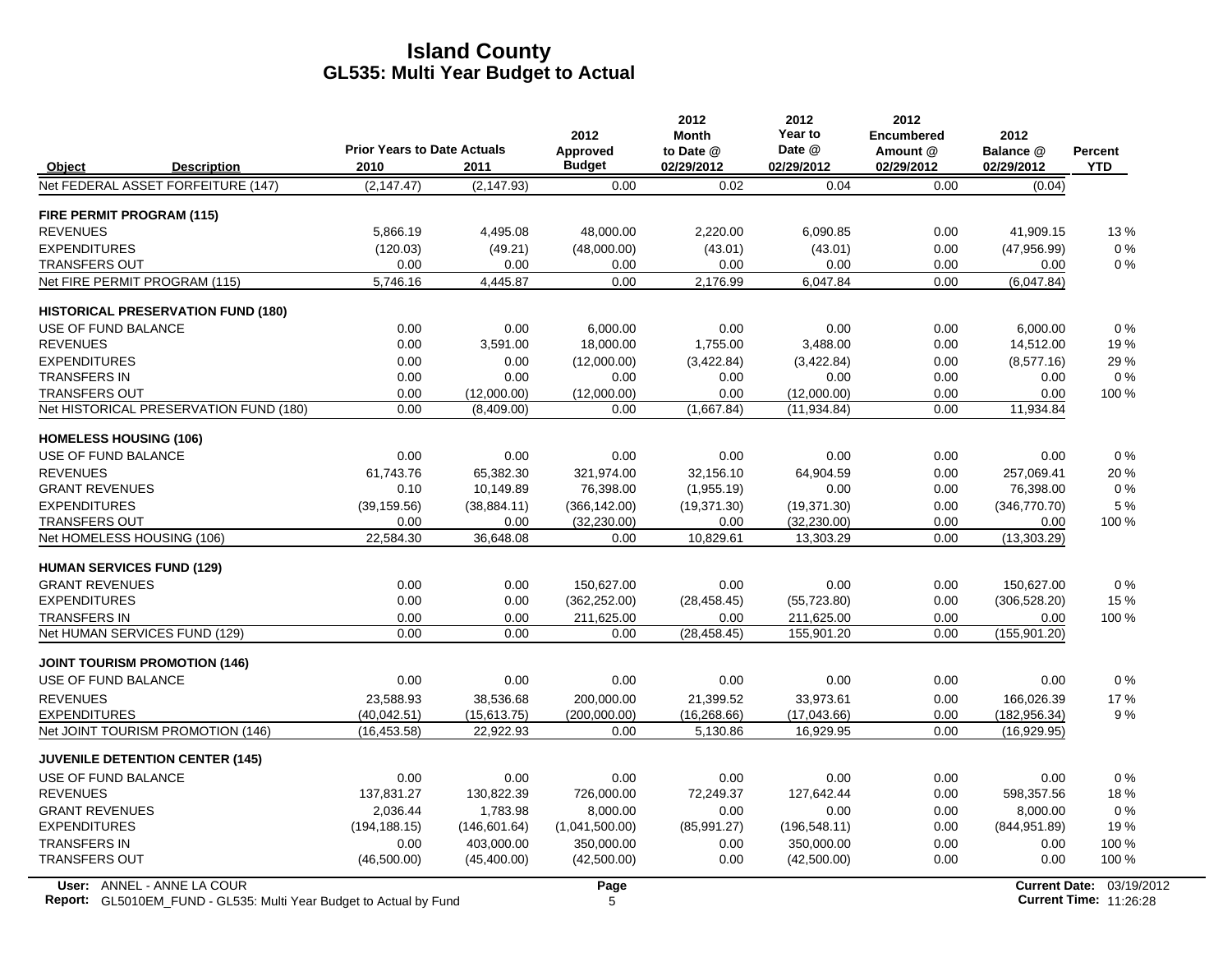|                                    |                                           |                                            |               | 2012                      | 2012<br><b>Month</b>    | 2012<br>Year to      | 2012<br><b>Encumbered</b> | 2012                    |                              |
|------------------------------------|-------------------------------------------|--------------------------------------------|---------------|---------------------------|-------------------------|----------------------|---------------------------|-------------------------|------------------------------|
| Object                             | <b>Description</b>                        | <b>Prior Years to Date Actuals</b><br>2010 | 2011          | Approved<br><b>Budget</b> | to Date @<br>02/29/2012 | Date @<br>02/29/2012 | Amount @<br>02/29/2012    | Balance @<br>02/29/2012 | <b>Percent</b><br><b>YTD</b> |
|                                    | Net JUVENILE DETENTION CENTER (145)       | (100, 820.44)                              | 343,604.73    | 0.00                      | (13,741.90)             | 238,594.33           | 0.00                      | (238, 594.33)           |                              |
|                                    | <b>LOW-INCOME HOUSING SURCHARGE (105)</b> |                                            |               |                           |                         |                      |                           |                         |                              |
| USE OF FUND BALANCE                |                                           | 0.00                                       | 0.00          | 0.00                      | 0.00                    | 0.00                 | 0.00                      | 0.00                    | 0%                           |
| <b>REVENUES</b>                    |                                           | 19,129.80                                  | 20,115.23     | 123.532.00                | 7.516.69                | 20.141.92            | 0.00                      | 103,390.08              | 16 %                         |
| <b>EXPENDITURES</b>                |                                           | (27,000.00)                                | (3,399.21)    | (109, 933.00)             | 0.00                    | 0.00                 | 0.00                      | (109, 933.00)           | $0\%$                        |
| <b>TRANSFERS OUT</b>               |                                           | 0.00                                       | 0.00          | (13,599.00)               | 0.00                    | (13,599.00)          | 0.00                      | 0.00                    | 100 %                        |
|                                    | Net LOW-INCOME HOUSING SURCHARGE (105)    | (7,870.20)                                 | 16,716.02     | 0.00                      | 7,516.69                | 6,542.92             | 0.00                      | (6, 542.92)             |                              |
| <b>MENTAL HEALTH (113)</b>         |                                           |                                            |               |                           |                         |                      |                           |                         |                              |
| USE OF FUND BALANCE                |                                           | 0.00                                       | 0.00          | 0.00                      | 0.00                    | 0.00                 | 0.00                      | 0.00                    | 0%                           |
| <b>REVENUES</b>                    |                                           | 1.261.31                                   | 2,782.56      | 240.762.00                | 524.55                  | 1.180.58             | 0.00                      | 239,581.42              | 0%                           |
| <b>GRANT REVENUES</b>              |                                           | 0.00                                       | 0.00          | 0.00                      | (109.69)                | (109.69)             | 0.00                      | 109.69                  | $0\%$                        |
| <b>EXPENDITURES</b>                |                                           | (42, 211.00)                               | (42,719.08)   | (214, 704.00)             | (17, 213.00)            | (39,701.91)          | 0.00                      | (175,002.09)            | 18%                          |
| <b>TRANSFERS OUT</b>               |                                           | 0.00                                       | 0.00          | (26,058.00)               | 0.00                    | (26,058.00)          | 0.00                      | 0.00                    | 100 %                        |
| Net MENTAL HEALTH (113)            |                                           | (40,949.69)                                | (39,936.52)   | 0.00                      | (16, 798.14)            | (64, 689.02)         | 0.00                      | 64,689.02               |                              |
|                                    | MH THERAPEUTIC COURT SALES TAX (126)      |                                            |               |                           |                         |                      |                           |                         |                              |
| USE OF FUND BALANCE                |                                           | 0.00                                       | 0.00          | 0.00                      | 0.00                    | 0.00                 | 0.00                      | 0.00                    | 0%                           |
| <b>REVENUES</b>                    |                                           | 135,927.11                                 | 129,897.75    | 725,000.00                | 72,145.38               | 127,447.98           | 0.00                      | 597,552.02              | 18%                          |
| <b>GRANT REVENUES</b>              |                                           | 0.00                                       | 0.00          | 64,110.00                 | 0.00                    | 0.00                 | 0.00                      | 64,110.00               | 0%                           |
| <b>EXPENDITURES</b>                |                                           | (260, 650.18)                              | (86, 548.52)  | (673, 720.00)             | (63, 469.96)            | (110, 898.97)        | 0.00                      | (562, 821.03)           | 16 %                         |
| <b>TRANSFERS IN</b>                |                                           | 0.00                                       | 0.00          | 0.00                      | 0.00                    | 0.00                 | 0.00                      | 0.00                    | 0%                           |
| <b>TRANSFERS OUT</b>               |                                           | (52,800.00)                                | (50, 100.00)  | (115,390.00)              | 0.00                    | (115, 390.00)        | 0.00                      | 0.00                    | 100 %                        |
|                                    | Net MH THERAPEUTIC COURT SALES TAX (126)  | (177, 523.07)                              | (6,750.77)    | 0.00                      | 8,675.42                | (98, 840.99)         | 0.00                      | 98,840.99               |                              |
| <b>PATHS &amp; TRAILS (137)</b>    |                                           |                                            |               |                           |                         |                      |                           |                         |                              |
| <b>REVENUES</b>                    |                                           | 0.00                                       | 0.00          | 0.00                      | 0.00                    | 0.00                 | 0.00                      | 0.00                    | 0%                           |
| <b>GRANT REVENUES</b>              |                                           | 11,363.71                                  | 0.00          | 740,000.00                | 82,193.74               | 82,193.74            | 0.00                      | 657,806.26              | 11 %                         |
| <b>EXPENDITURES</b>                |                                           | 0.00                                       | (1,475.48)    | (946,000.00)              | 0.00                    | (7,958.33)           | 0.00                      | (938,041.67)            | 1%                           |
| <b>TRANSFERS IN</b>                |                                           | 0.00                                       | 0.00          | 206,000.00                | 0.00                    | 0.00                 | 0.00                      | 206,000.00              | 0%                           |
| <b>TRANSFERS OUT</b>               |                                           | 0.00                                       | 0.00          | 0.00                      | 0.00                    | 0.00                 | 0.00                      | 0.00                    | 0%                           |
| Net PATHS & TRAILS (137)           |                                           | 11,363.71                                  | (1, 475.48)   | 0.00                      | 82,193.74               | 74,235.41            | 0.00                      | (74, 235.41)            |                              |
| <b>PUBLIC HEALTH POOLING (104)</b> |                                           |                                            |               |                           |                         |                      |                           |                         |                              |
| USE OF FUND BALANCE                |                                           | 0.00                                       | 0.00          | 0.00                      | 0.00                    | 0.00                 | 0.00                      | 0.00                    | 0%                           |
| <b>REVENUES</b>                    |                                           | 301,478.25                                 | 226,668.57    | 994,731.00                | 53,816.18               | 165,192.60           | 0.00                      | 829,538.40              | 17%                          |
| <b>GRANT REVENUES</b>              |                                           | 125,887.00                                 | 138,717.98    | 857,998.00                | 37,957.00               | 37,957.00            | 0.00                      | 820,041.00              | 4 %                          |
| <b>EXPENDITURES</b>                |                                           | (508, 781.39)                              | (403, 170.53) | (2,388,899.00)            | (211, 537.45)           | (439, 028.27)        | 0.00                      | (1,949,870.73)          | 18%                          |
| <b>TRANSFERS IN</b>                |                                           | 622,319.00                                 | 409,400.00    | 637,237.00                | 0.00                    | 293,237.00           | 0.00                      | 344,000.00              | 46 %                         |
| <b>TRANSFERS OUT</b>               |                                           | (147, 967.00)                              | (114, 267.00) | (101, 067, 00)            | 0.00                    | (101, 067.00)        | 0.00                      | 0.00                    | 100 %                        |
| Net PUBLIC HEALTH POOLING (104)    |                                           | 392,935.86                                 | 257,349.02    | 0.00                      | (119, 764.27)           | (43,708.67)          | 0.00                      | 43,708.67               |                              |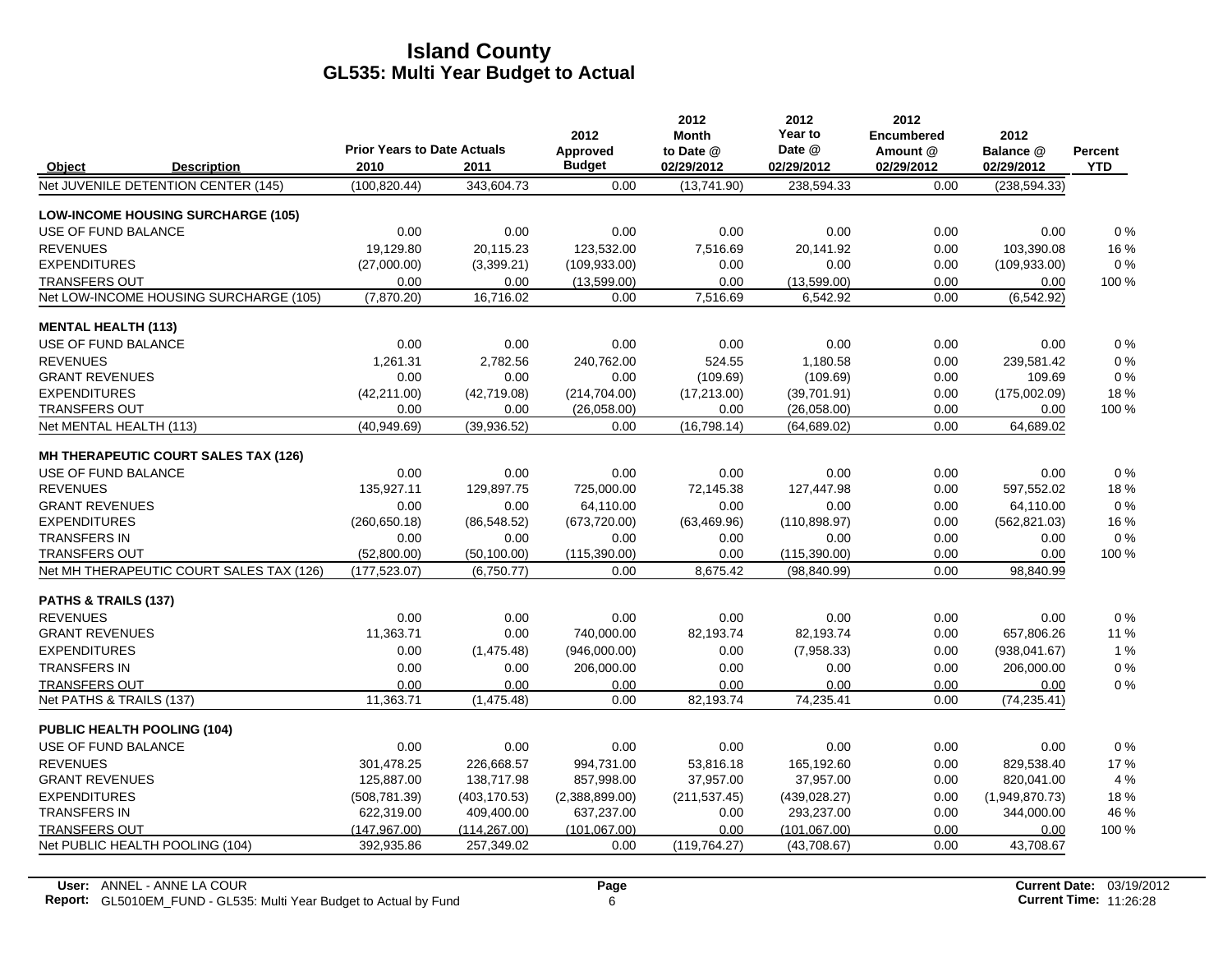| <b>Budget</b><br>2010<br>2011<br>02/29/2012<br><b>YTD</b><br><b>Description</b><br>02/29/2012<br>02/29/2012<br>02/29/2012<br>Object<br><b>PUBLIC WORKS (139)</b><br>USE OF FUND BALANCE<br>0.00<br>0.00<br>0.00<br>0.00<br>0.00<br>12,662.00<br>12,662.00<br><b>REVENUES</b><br>0.00<br>0.00<br>0.00<br>0.00<br>0.00<br>0.00<br>0.00<br><b>EXPENDITURES</b><br>(74, 429.36)<br>(68, 917.95)<br>(457, 662.00)<br>(35,961.75)<br>(78, 249.10)<br>0.00<br>(379, 412.90)<br><b>TRANSFERS IN</b><br>40,000.00<br>419,912.00<br>431,600.00<br>445,000.00<br>0.00<br>405,000.00<br>0.00<br><b>TRANSFERS OUT</b><br>0.00<br>0.00<br>0.00<br>0.00<br>0.00<br>0.00<br>0.00<br>Net PUBLIC WORKS (139)<br>345,482.64<br>362,682.05<br>0.00<br>(35,961.75)<br>326,750.90<br>0.00<br>(326, 750.90)<br><b>REET 1 CAPITAL IMPROVEMENTS (134)</b><br>USE OF FUND BALANCE<br>0.00<br>0.00<br>388,000.00<br>0.00<br>0.00<br>0.00<br>388,000.00<br>600.000.00<br>549.856.82<br><b>REVENUES</b><br>79,033.70<br>76.737.88<br>24.324.70<br>50.143.18<br>0.00<br><b>EXPENDITURES</b><br>(16, 427.32)<br>(779,000.00)<br>0.00<br>(778,908.41)<br>0.00<br>(91.59)<br>(91.59)<br><b>TRANSFERS IN</b><br>0.00<br>0.00<br>0.00<br>0.00<br>0.00<br>0.00<br>0.00<br><b>TRANSFERS OUT</b><br>(46,900.00)<br>(49,300.00)<br>(209,000.00)<br>(179,000.00)<br>(30,000.00)<br>0.00<br>0.00<br>Net REET 1 CAPITAL IMPROVEMENTS (134)<br>32,133.70<br>11,010.56<br>0.00<br>24,233.11<br>(128, 948.41)<br>0.00<br>128,948.41<br><b>REET 2 CAPITAL FACILITIES (135)</b><br>USE OF FUND BALANCE<br>0.00<br>560,720.00<br>0.00<br>0.00<br>0.00<br>0.00<br>560,720.00<br><b>REVENUES</b><br>600,000.00<br>24,324.70<br>0.00<br>549,856.82<br>79,033.70<br>76,737.88<br>50,143.18<br><b>GRANT REVENUES</b><br>0.00<br>0.00<br>0.00<br>0.00<br>0.00<br>0.00<br>0.00<br><b>EXPENDITURES</b><br>0.00<br>(3,435.58)<br>(630,000.00)<br>(76.85)<br>(76.85)<br>0.00<br>(629, 923.15)<br><b>TRANSFERS OUT</b><br>(153, 320.00)<br>(186, 230.00)<br>(530, 720.00)<br>0.00<br>(530, 720.00)<br>0.00<br>0.00<br>Net REET 2 CAPITAL FACILITIES (135)<br>(74, 286.30)<br>(112, 927, 70)<br>24,247.85<br>(480, 653.67)<br>0.00<br>480,653.67<br>0.00<br><b>REET ELECTRONIC TECHNOLOGY (150)</b><br>USE OF FUND BALANCE<br>0.00<br>0.00<br>5,000.00<br>0.00<br>0.00<br>0.00<br>5,000.00<br><b>REVENUES</b><br>3.781.12<br>0.00<br>0.00<br>0.00<br>0.00<br>0.00<br>0.00<br><b>GRANT REVENUES</b><br>0.00<br>0.00<br>0.00<br>0.00<br>0.00<br>0.00<br>0.00<br><b>EXPENDITURES</b><br>0.00<br>0.00<br>(5,000.00)<br>0.00<br>0.00<br>0.00<br>(5,000.00)<br><b>TRANSFERS OUT</b><br>0.00<br>0.00<br>0.00<br>0.00<br>0.00<br>0.00<br>0.00<br>3,781.12<br>Net REET ELECTRONIC TECHNOLOGY (150)<br>0.00<br>0.00<br>0.00<br>0.00<br>0.00<br>0.00<br><b>RURAL COUNTY SALES TAX (121)</b><br>USE OF FUND BALANCE<br>0.00<br>0.00<br>0.00<br>0.00<br>0.00<br>0.00<br>0.00<br><b>REVENUES</b><br>123,583.43<br>118,154.80<br>625,000.00<br>65,597.44<br>115,828.88<br>0.00<br>509,171.12<br><b>EXPENDITURES</b><br>(127, 880.66)<br>(625,000.00)<br>0.00<br>(625,000.00)<br>0.00<br>0.00<br>0.00<br><b>TRANSFERS OUT</b><br>(2,800.00)<br>(2,700.00)<br>0.00<br>0.00<br>0.00<br>0.00<br>0.00<br>Net RURAL COUNTY SALES TAX (121)<br>120,783.43<br>0.00<br>65,597.44<br>115,828.88<br>0.00<br>(12, 425.86)<br>(115, 828.88)<br><b>STORM &amp; SURFACE WATER UTILITY (144)</b><br>USE OF FUND BALANCE<br>0.00<br>0.00<br>0.00<br>0.00<br>0.00<br>0.00<br>0.00<br><b>REVENUES</b><br>6.78<br>7.82<br>0.00<br>4.81<br>6.50<br>0.00<br>(6.50)<br><b>EXPENDITURES</b><br>(13.87)<br>(15.17)<br>(27, 160.00)<br>(12.78)<br>(12.78)<br>0.00<br>(27, 147.22)<br>User: ANNEL - ANNE LA COUR<br>Page<br><b>Current Date:</b> | <b>Prior Years to Date Actuals</b> | 2012<br>Approved | 2012<br><b>Month</b><br>to Date @ | 2012<br>Year to<br>Date @ | 2012<br><b>Encumbered</b><br>Amount @ | 2012<br>Balance @ | <b>Percent</b>                              |
|--------------------------------------------------------------------------------------------------------------------------------------------------------------------------------------------------------------------------------------------------------------------------------------------------------------------------------------------------------------------------------------------------------------------------------------------------------------------------------------------------------------------------------------------------------------------------------------------------------------------------------------------------------------------------------------------------------------------------------------------------------------------------------------------------------------------------------------------------------------------------------------------------------------------------------------------------------------------------------------------------------------------------------------------------------------------------------------------------------------------------------------------------------------------------------------------------------------------------------------------------------------------------------------------------------------------------------------------------------------------------------------------------------------------------------------------------------------------------------------------------------------------------------------------------------------------------------------------------------------------------------------------------------------------------------------------------------------------------------------------------------------------------------------------------------------------------------------------------------------------------------------------------------------------------------------------------------------------------------------------------------------------------------------------------------------------------------------------------------------------------------------------------------------------------------------------------------------------------------------------------------------------------------------------------------------------------------------------------------------------------------------------------------------------------------------------------------------------------------------------------------------------------------------------------------------------------------------------------------------------------------------------------------------------------------------------------------------------------------------------------------------------------------------------------------------------------------------------------------------------------------------------------------------------------------------------------------------------------------------------------------------------------------------------------------------------------------------------------------------------------------------------------------------------------------------------------------------------------------------------------------------------------------------------------------------------------------------------------------------------------------------------------------------------------------------------------------------------------------------------------------------------------------------------------------------------------------------------------------------------------------------------------------------------------------------------------------------------------------------------|------------------------------------|------------------|-----------------------------------|---------------------------|---------------------------------------|-------------------|---------------------------------------------|
|                                                                                                                                                                                                                                                                                                                                                                                                                                                                                                                                                                                                                                                                                                                                                                                                                                                                                                                                                                                                                                                                                                                                                                                                                                                                                                                                                                                                                                                                                                                                                                                                                                                                                                                                                                                                                                                                                                                                                                                                                                                                                                                                                                                                                                                                                                                                                                                                                                                                                                                                                                                                                                                                                                                                                                                                                                                                                                                                                                                                                                                                                                                                                                                                                                                                                                                                                                                                                                                                                                                                                                                                                                                                                                                                            |                                    |                  |                                   |                           |                                       |                   |                                             |
|                                                                                                                                                                                                                                                                                                                                                                                                                                                                                                                                                                                                                                                                                                                                                                                                                                                                                                                                                                                                                                                                                                                                                                                                                                                                                                                                                                                                                                                                                                                                                                                                                                                                                                                                                                                                                                                                                                                                                                                                                                                                                                                                                                                                                                                                                                                                                                                                                                                                                                                                                                                                                                                                                                                                                                                                                                                                                                                                                                                                                                                                                                                                                                                                                                                                                                                                                                                                                                                                                                                                                                                                                                                                                                                                            |                                    |                  |                                   |                           |                                       |                   |                                             |
|                                                                                                                                                                                                                                                                                                                                                                                                                                                                                                                                                                                                                                                                                                                                                                                                                                                                                                                                                                                                                                                                                                                                                                                                                                                                                                                                                                                                                                                                                                                                                                                                                                                                                                                                                                                                                                                                                                                                                                                                                                                                                                                                                                                                                                                                                                                                                                                                                                                                                                                                                                                                                                                                                                                                                                                                                                                                                                                                                                                                                                                                                                                                                                                                                                                                                                                                                                                                                                                                                                                                                                                                                                                                                                                                            |                                    |                  |                                   |                           |                                       |                   | $0\%$                                       |
|                                                                                                                                                                                                                                                                                                                                                                                                                                                                                                                                                                                                                                                                                                                                                                                                                                                                                                                                                                                                                                                                                                                                                                                                                                                                                                                                                                                                                                                                                                                                                                                                                                                                                                                                                                                                                                                                                                                                                                                                                                                                                                                                                                                                                                                                                                                                                                                                                                                                                                                                                                                                                                                                                                                                                                                                                                                                                                                                                                                                                                                                                                                                                                                                                                                                                                                                                                                                                                                                                                                                                                                                                                                                                                                                            |                                    |                  |                                   |                           |                                       |                   | $0\%$                                       |
|                                                                                                                                                                                                                                                                                                                                                                                                                                                                                                                                                                                                                                                                                                                                                                                                                                                                                                                                                                                                                                                                                                                                                                                                                                                                                                                                                                                                                                                                                                                                                                                                                                                                                                                                                                                                                                                                                                                                                                                                                                                                                                                                                                                                                                                                                                                                                                                                                                                                                                                                                                                                                                                                                                                                                                                                                                                                                                                                                                                                                                                                                                                                                                                                                                                                                                                                                                                                                                                                                                                                                                                                                                                                                                                                            |                                    |                  |                                   |                           |                                       |                   | 17%                                         |
|                                                                                                                                                                                                                                                                                                                                                                                                                                                                                                                                                                                                                                                                                                                                                                                                                                                                                                                                                                                                                                                                                                                                                                                                                                                                                                                                                                                                                                                                                                                                                                                                                                                                                                                                                                                                                                                                                                                                                                                                                                                                                                                                                                                                                                                                                                                                                                                                                                                                                                                                                                                                                                                                                                                                                                                                                                                                                                                                                                                                                                                                                                                                                                                                                                                                                                                                                                                                                                                                                                                                                                                                                                                                                                                                            |                                    |                  |                                   |                           |                                       |                   | 91 %                                        |
|                                                                                                                                                                                                                                                                                                                                                                                                                                                                                                                                                                                                                                                                                                                                                                                                                                                                                                                                                                                                                                                                                                                                                                                                                                                                                                                                                                                                                                                                                                                                                                                                                                                                                                                                                                                                                                                                                                                                                                                                                                                                                                                                                                                                                                                                                                                                                                                                                                                                                                                                                                                                                                                                                                                                                                                                                                                                                                                                                                                                                                                                                                                                                                                                                                                                                                                                                                                                                                                                                                                                                                                                                                                                                                                                            |                                    |                  |                                   |                           |                                       |                   | 0%                                          |
|                                                                                                                                                                                                                                                                                                                                                                                                                                                                                                                                                                                                                                                                                                                                                                                                                                                                                                                                                                                                                                                                                                                                                                                                                                                                                                                                                                                                                                                                                                                                                                                                                                                                                                                                                                                                                                                                                                                                                                                                                                                                                                                                                                                                                                                                                                                                                                                                                                                                                                                                                                                                                                                                                                                                                                                                                                                                                                                                                                                                                                                                                                                                                                                                                                                                                                                                                                                                                                                                                                                                                                                                                                                                                                                                            |                                    |                  |                                   |                           |                                       |                   |                                             |
|                                                                                                                                                                                                                                                                                                                                                                                                                                                                                                                                                                                                                                                                                                                                                                                                                                                                                                                                                                                                                                                                                                                                                                                                                                                                                                                                                                                                                                                                                                                                                                                                                                                                                                                                                                                                                                                                                                                                                                                                                                                                                                                                                                                                                                                                                                                                                                                                                                                                                                                                                                                                                                                                                                                                                                                                                                                                                                                                                                                                                                                                                                                                                                                                                                                                                                                                                                                                                                                                                                                                                                                                                                                                                                                                            |                                    |                  |                                   |                           |                                       |                   |                                             |
|                                                                                                                                                                                                                                                                                                                                                                                                                                                                                                                                                                                                                                                                                                                                                                                                                                                                                                                                                                                                                                                                                                                                                                                                                                                                                                                                                                                                                                                                                                                                                                                                                                                                                                                                                                                                                                                                                                                                                                                                                                                                                                                                                                                                                                                                                                                                                                                                                                                                                                                                                                                                                                                                                                                                                                                                                                                                                                                                                                                                                                                                                                                                                                                                                                                                                                                                                                                                                                                                                                                                                                                                                                                                                                                                            |                                    |                  |                                   |                           |                                       |                   | 0%                                          |
|                                                                                                                                                                                                                                                                                                                                                                                                                                                                                                                                                                                                                                                                                                                                                                                                                                                                                                                                                                                                                                                                                                                                                                                                                                                                                                                                                                                                                                                                                                                                                                                                                                                                                                                                                                                                                                                                                                                                                                                                                                                                                                                                                                                                                                                                                                                                                                                                                                                                                                                                                                                                                                                                                                                                                                                                                                                                                                                                                                                                                                                                                                                                                                                                                                                                                                                                                                                                                                                                                                                                                                                                                                                                                                                                            |                                    |                  |                                   |                           |                                       |                   | 8%                                          |
|                                                                                                                                                                                                                                                                                                                                                                                                                                                                                                                                                                                                                                                                                                                                                                                                                                                                                                                                                                                                                                                                                                                                                                                                                                                                                                                                                                                                                                                                                                                                                                                                                                                                                                                                                                                                                                                                                                                                                                                                                                                                                                                                                                                                                                                                                                                                                                                                                                                                                                                                                                                                                                                                                                                                                                                                                                                                                                                                                                                                                                                                                                                                                                                                                                                                                                                                                                                                                                                                                                                                                                                                                                                                                                                                            |                                    |                  |                                   |                           |                                       |                   | $0\%$                                       |
|                                                                                                                                                                                                                                                                                                                                                                                                                                                                                                                                                                                                                                                                                                                                                                                                                                                                                                                                                                                                                                                                                                                                                                                                                                                                                                                                                                                                                                                                                                                                                                                                                                                                                                                                                                                                                                                                                                                                                                                                                                                                                                                                                                                                                                                                                                                                                                                                                                                                                                                                                                                                                                                                                                                                                                                                                                                                                                                                                                                                                                                                                                                                                                                                                                                                                                                                                                                                                                                                                                                                                                                                                                                                                                                                            |                                    |                  |                                   |                           |                                       |                   | $0\%$                                       |
|                                                                                                                                                                                                                                                                                                                                                                                                                                                                                                                                                                                                                                                                                                                                                                                                                                                                                                                                                                                                                                                                                                                                                                                                                                                                                                                                                                                                                                                                                                                                                                                                                                                                                                                                                                                                                                                                                                                                                                                                                                                                                                                                                                                                                                                                                                                                                                                                                                                                                                                                                                                                                                                                                                                                                                                                                                                                                                                                                                                                                                                                                                                                                                                                                                                                                                                                                                                                                                                                                                                                                                                                                                                                                                                                            |                                    |                  |                                   |                           |                                       |                   | 86 %                                        |
|                                                                                                                                                                                                                                                                                                                                                                                                                                                                                                                                                                                                                                                                                                                                                                                                                                                                                                                                                                                                                                                                                                                                                                                                                                                                                                                                                                                                                                                                                                                                                                                                                                                                                                                                                                                                                                                                                                                                                                                                                                                                                                                                                                                                                                                                                                                                                                                                                                                                                                                                                                                                                                                                                                                                                                                                                                                                                                                                                                                                                                                                                                                                                                                                                                                                                                                                                                                                                                                                                                                                                                                                                                                                                                                                            |                                    |                  |                                   |                           |                                       |                   |                                             |
|                                                                                                                                                                                                                                                                                                                                                                                                                                                                                                                                                                                                                                                                                                                                                                                                                                                                                                                                                                                                                                                                                                                                                                                                                                                                                                                                                                                                                                                                                                                                                                                                                                                                                                                                                                                                                                                                                                                                                                                                                                                                                                                                                                                                                                                                                                                                                                                                                                                                                                                                                                                                                                                                                                                                                                                                                                                                                                                                                                                                                                                                                                                                                                                                                                                                                                                                                                                                                                                                                                                                                                                                                                                                                                                                            |                                    |                  |                                   |                           |                                       |                   |                                             |
|                                                                                                                                                                                                                                                                                                                                                                                                                                                                                                                                                                                                                                                                                                                                                                                                                                                                                                                                                                                                                                                                                                                                                                                                                                                                                                                                                                                                                                                                                                                                                                                                                                                                                                                                                                                                                                                                                                                                                                                                                                                                                                                                                                                                                                                                                                                                                                                                                                                                                                                                                                                                                                                                                                                                                                                                                                                                                                                                                                                                                                                                                                                                                                                                                                                                                                                                                                                                                                                                                                                                                                                                                                                                                                                                            |                                    |                  |                                   |                           |                                       |                   | $0\%$                                       |
|                                                                                                                                                                                                                                                                                                                                                                                                                                                                                                                                                                                                                                                                                                                                                                                                                                                                                                                                                                                                                                                                                                                                                                                                                                                                                                                                                                                                                                                                                                                                                                                                                                                                                                                                                                                                                                                                                                                                                                                                                                                                                                                                                                                                                                                                                                                                                                                                                                                                                                                                                                                                                                                                                                                                                                                                                                                                                                                                                                                                                                                                                                                                                                                                                                                                                                                                                                                                                                                                                                                                                                                                                                                                                                                                            |                                    |                  |                                   |                           |                                       |                   | 8%                                          |
|                                                                                                                                                                                                                                                                                                                                                                                                                                                                                                                                                                                                                                                                                                                                                                                                                                                                                                                                                                                                                                                                                                                                                                                                                                                                                                                                                                                                                                                                                                                                                                                                                                                                                                                                                                                                                                                                                                                                                                                                                                                                                                                                                                                                                                                                                                                                                                                                                                                                                                                                                                                                                                                                                                                                                                                                                                                                                                                                                                                                                                                                                                                                                                                                                                                                                                                                                                                                                                                                                                                                                                                                                                                                                                                                            |                                    |                  |                                   |                           |                                       |                   | $0\%$                                       |
|                                                                                                                                                                                                                                                                                                                                                                                                                                                                                                                                                                                                                                                                                                                                                                                                                                                                                                                                                                                                                                                                                                                                                                                                                                                                                                                                                                                                                                                                                                                                                                                                                                                                                                                                                                                                                                                                                                                                                                                                                                                                                                                                                                                                                                                                                                                                                                                                                                                                                                                                                                                                                                                                                                                                                                                                                                                                                                                                                                                                                                                                                                                                                                                                                                                                                                                                                                                                                                                                                                                                                                                                                                                                                                                                            |                                    |                  |                                   |                           |                                       |                   | $0\%$                                       |
|                                                                                                                                                                                                                                                                                                                                                                                                                                                                                                                                                                                                                                                                                                                                                                                                                                                                                                                                                                                                                                                                                                                                                                                                                                                                                                                                                                                                                                                                                                                                                                                                                                                                                                                                                                                                                                                                                                                                                                                                                                                                                                                                                                                                                                                                                                                                                                                                                                                                                                                                                                                                                                                                                                                                                                                                                                                                                                                                                                                                                                                                                                                                                                                                                                                                                                                                                                                                                                                                                                                                                                                                                                                                                                                                            |                                    |                  |                                   |                           |                                       |                   | 100 %                                       |
|                                                                                                                                                                                                                                                                                                                                                                                                                                                                                                                                                                                                                                                                                                                                                                                                                                                                                                                                                                                                                                                                                                                                                                                                                                                                                                                                                                                                                                                                                                                                                                                                                                                                                                                                                                                                                                                                                                                                                                                                                                                                                                                                                                                                                                                                                                                                                                                                                                                                                                                                                                                                                                                                                                                                                                                                                                                                                                                                                                                                                                                                                                                                                                                                                                                                                                                                                                                                                                                                                                                                                                                                                                                                                                                                            |                                    |                  |                                   |                           |                                       |                   |                                             |
|                                                                                                                                                                                                                                                                                                                                                                                                                                                                                                                                                                                                                                                                                                                                                                                                                                                                                                                                                                                                                                                                                                                                                                                                                                                                                                                                                                                                                                                                                                                                                                                                                                                                                                                                                                                                                                                                                                                                                                                                                                                                                                                                                                                                                                                                                                                                                                                                                                                                                                                                                                                                                                                                                                                                                                                                                                                                                                                                                                                                                                                                                                                                                                                                                                                                                                                                                                                                                                                                                                                                                                                                                                                                                                                                            |                                    |                  |                                   |                           |                                       |                   |                                             |
|                                                                                                                                                                                                                                                                                                                                                                                                                                                                                                                                                                                                                                                                                                                                                                                                                                                                                                                                                                                                                                                                                                                                                                                                                                                                                                                                                                                                                                                                                                                                                                                                                                                                                                                                                                                                                                                                                                                                                                                                                                                                                                                                                                                                                                                                                                                                                                                                                                                                                                                                                                                                                                                                                                                                                                                                                                                                                                                                                                                                                                                                                                                                                                                                                                                                                                                                                                                                                                                                                                                                                                                                                                                                                                                                            |                                    |                  |                                   |                           |                                       |                   |                                             |
|                                                                                                                                                                                                                                                                                                                                                                                                                                                                                                                                                                                                                                                                                                                                                                                                                                                                                                                                                                                                                                                                                                                                                                                                                                                                                                                                                                                                                                                                                                                                                                                                                                                                                                                                                                                                                                                                                                                                                                                                                                                                                                                                                                                                                                                                                                                                                                                                                                                                                                                                                                                                                                                                                                                                                                                                                                                                                                                                                                                                                                                                                                                                                                                                                                                                                                                                                                                                                                                                                                                                                                                                                                                                                                                                            |                                    |                  |                                   |                           |                                       |                   | 0%                                          |
|                                                                                                                                                                                                                                                                                                                                                                                                                                                                                                                                                                                                                                                                                                                                                                                                                                                                                                                                                                                                                                                                                                                                                                                                                                                                                                                                                                                                                                                                                                                                                                                                                                                                                                                                                                                                                                                                                                                                                                                                                                                                                                                                                                                                                                                                                                                                                                                                                                                                                                                                                                                                                                                                                                                                                                                                                                                                                                                                                                                                                                                                                                                                                                                                                                                                                                                                                                                                                                                                                                                                                                                                                                                                                                                                            |                                    |                  |                                   |                           |                                       |                   | 0%<br>$0\%$                                 |
|                                                                                                                                                                                                                                                                                                                                                                                                                                                                                                                                                                                                                                                                                                                                                                                                                                                                                                                                                                                                                                                                                                                                                                                                                                                                                                                                                                                                                                                                                                                                                                                                                                                                                                                                                                                                                                                                                                                                                                                                                                                                                                                                                                                                                                                                                                                                                                                                                                                                                                                                                                                                                                                                                                                                                                                                                                                                                                                                                                                                                                                                                                                                                                                                                                                                                                                                                                                                                                                                                                                                                                                                                                                                                                                                            |                                    |                  |                                   |                           |                                       |                   | $0\%$                                       |
|                                                                                                                                                                                                                                                                                                                                                                                                                                                                                                                                                                                                                                                                                                                                                                                                                                                                                                                                                                                                                                                                                                                                                                                                                                                                                                                                                                                                                                                                                                                                                                                                                                                                                                                                                                                                                                                                                                                                                                                                                                                                                                                                                                                                                                                                                                                                                                                                                                                                                                                                                                                                                                                                                                                                                                                                                                                                                                                                                                                                                                                                                                                                                                                                                                                                                                                                                                                                                                                                                                                                                                                                                                                                                                                                            |                                    |                  |                                   |                           |                                       |                   | $0\%$                                       |
|                                                                                                                                                                                                                                                                                                                                                                                                                                                                                                                                                                                                                                                                                                                                                                                                                                                                                                                                                                                                                                                                                                                                                                                                                                                                                                                                                                                                                                                                                                                                                                                                                                                                                                                                                                                                                                                                                                                                                                                                                                                                                                                                                                                                                                                                                                                                                                                                                                                                                                                                                                                                                                                                                                                                                                                                                                                                                                                                                                                                                                                                                                                                                                                                                                                                                                                                                                                                                                                                                                                                                                                                                                                                                                                                            |                                    |                  |                                   |                           |                                       |                   |                                             |
|                                                                                                                                                                                                                                                                                                                                                                                                                                                                                                                                                                                                                                                                                                                                                                                                                                                                                                                                                                                                                                                                                                                                                                                                                                                                                                                                                                                                                                                                                                                                                                                                                                                                                                                                                                                                                                                                                                                                                                                                                                                                                                                                                                                                                                                                                                                                                                                                                                                                                                                                                                                                                                                                                                                                                                                                                                                                                                                                                                                                                                                                                                                                                                                                                                                                                                                                                                                                                                                                                                                                                                                                                                                                                                                                            |                                    |                  |                                   |                           |                                       |                   |                                             |
|                                                                                                                                                                                                                                                                                                                                                                                                                                                                                                                                                                                                                                                                                                                                                                                                                                                                                                                                                                                                                                                                                                                                                                                                                                                                                                                                                                                                                                                                                                                                                                                                                                                                                                                                                                                                                                                                                                                                                                                                                                                                                                                                                                                                                                                                                                                                                                                                                                                                                                                                                                                                                                                                                                                                                                                                                                                                                                                                                                                                                                                                                                                                                                                                                                                                                                                                                                                                                                                                                                                                                                                                                                                                                                                                            |                                    |                  |                                   |                           |                                       |                   |                                             |
|                                                                                                                                                                                                                                                                                                                                                                                                                                                                                                                                                                                                                                                                                                                                                                                                                                                                                                                                                                                                                                                                                                                                                                                                                                                                                                                                                                                                                                                                                                                                                                                                                                                                                                                                                                                                                                                                                                                                                                                                                                                                                                                                                                                                                                                                                                                                                                                                                                                                                                                                                                                                                                                                                                                                                                                                                                                                                                                                                                                                                                                                                                                                                                                                                                                                                                                                                                                                                                                                                                                                                                                                                                                                                                                                            |                                    |                  |                                   |                           |                                       |                   | $0\%$                                       |
|                                                                                                                                                                                                                                                                                                                                                                                                                                                                                                                                                                                                                                                                                                                                                                                                                                                                                                                                                                                                                                                                                                                                                                                                                                                                                                                                                                                                                                                                                                                                                                                                                                                                                                                                                                                                                                                                                                                                                                                                                                                                                                                                                                                                                                                                                                                                                                                                                                                                                                                                                                                                                                                                                                                                                                                                                                                                                                                                                                                                                                                                                                                                                                                                                                                                                                                                                                                                                                                                                                                                                                                                                                                                                                                                            |                                    |                  |                                   |                           |                                       |                   | 19%                                         |
|                                                                                                                                                                                                                                                                                                                                                                                                                                                                                                                                                                                                                                                                                                                                                                                                                                                                                                                                                                                                                                                                                                                                                                                                                                                                                                                                                                                                                                                                                                                                                                                                                                                                                                                                                                                                                                                                                                                                                                                                                                                                                                                                                                                                                                                                                                                                                                                                                                                                                                                                                                                                                                                                                                                                                                                                                                                                                                                                                                                                                                                                                                                                                                                                                                                                                                                                                                                                                                                                                                                                                                                                                                                                                                                                            |                                    |                  |                                   |                           |                                       |                   | $0\%$                                       |
|                                                                                                                                                                                                                                                                                                                                                                                                                                                                                                                                                                                                                                                                                                                                                                                                                                                                                                                                                                                                                                                                                                                                                                                                                                                                                                                                                                                                                                                                                                                                                                                                                                                                                                                                                                                                                                                                                                                                                                                                                                                                                                                                                                                                                                                                                                                                                                                                                                                                                                                                                                                                                                                                                                                                                                                                                                                                                                                                                                                                                                                                                                                                                                                                                                                                                                                                                                                                                                                                                                                                                                                                                                                                                                                                            |                                    |                  |                                   |                           |                                       |                   | $0\%$                                       |
|                                                                                                                                                                                                                                                                                                                                                                                                                                                                                                                                                                                                                                                                                                                                                                                                                                                                                                                                                                                                                                                                                                                                                                                                                                                                                                                                                                                                                                                                                                                                                                                                                                                                                                                                                                                                                                                                                                                                                                                                                                                                                                                                                                                                                                                                                                                                                                                                                                                                                                                                                                                                                                                                                                                                                                                                                                                                                                                                                                                                                                                                                                                                                                                                                                                                                                                                                                                                                                                                                                                                                                                                                                                                                                                                            |                                    |                  |                                   |                           |                                       |                   |                                             |
|                                                                                                                                                                                                                                                                                                                                                                                                                                                                                                                                                                                                                                                                                                                                                                                                                                                                                                                                                                                                                                                                                                                                                                                                                                                                                                                                                                                                                                                                                                                                                                                                                                                                                                                                                                                                                                                                                                                                                                                                                                                                                                                                                                                                                                                                                                                                                                                                                                                                                                                                                                                                                                                                                                                                                                                                                                                                                                                                                                                                                                                                                                                                                                                                                                                                                                                                                                                                                                                                                                                                                                                                                                                                                                                                            |                                    |                  |                                   |                           |                                       |                   |                                             |
|                                                                                                                                                                                                                                                                                                                                                                                                                                                                                                                                                                                                                                                                                                                                                                                                                                                                                                                                                                                                                                                                                                                                                                                                                                                                                                                                                                                                                                                                                                                                                                                                                                                                                                                                                                                                                                                                                                                                                                                                                                                                                                                                                                                                                                                                                                                                                                                                                                                                                                                                                                                                                                                                                                                                                                                                                                                                                                                                                                                                                                                                                                                                                                                                                                                                                                                                                                                                                                                                                                                                                                                                                                                                                                                                            |                                    |                  |                                   |                           |                                       |                   | $0\%$                                       |
|                                                                                                                                                                                                                                                                                                                                                                                                                                                                                                                                                                                                                                                                                                                                                                                                                                                                                                                                                                                                                                                                                                                                                                                                                                                                                                                                                                                                                                                                                                                                                                                                                                                                                                                                                                                                                                                                                                                                                                                                                                                                                                                                                                                                                                                                                                                                                                                                                                                                                                                                                                                                                                                                                                                                                                                                                                                                                                                                                                                                                                                                                                                                                                                                                                                                                                                                                                                                                                                                                                                                                                                                                                                                                                                                            |                                    |                  |                                   |                           |                                       |                   | $0\%$                                       |
|                                                                                                                                                                                                                                                                                                                                                                                                                                                                                                                                                                                                                                                                                                                                                                                                                                                                                                                                                                                                                                                                                                                                                                                                                                                                                                                                                                                                                                                                                                                                                                                                                                                                                                                                                                                                                                                                                                                                                                                                                                                                                                                                                                                                                                                                                                                                                                                                                                                                                                                                                                                                                                                                                                                                                                                                                                                                                                                                                                                                                                                                                                                                                                                                                                                                                                                                                                                                                                                                                                                                                                                                                                                                                                                                            |                                    |                  |                                   |                           |                                       |                   | $0\%$                                       |
| Report: GL5010EM_FUND - GL535: Multi Year Budget to Actual by Fund<br>$\overline{7}$                                                                                                                                                                                                                                                                                                                                                                                                                                                                                                                                                                                                                                                                                                                                                                                                                                                                                                                                                                                                                                                                                                                                                                                                                                                                                                                                                                                                                                                                                                                                                                                                                                                                                                                                                                                                                                                                                                                                                                                                                                                                                                                                                                                                                                                                                                                                                                                                                                                                                                                                                                                                                                                                                                                                                                                                                                                                                                                                                                                                                                                                                                                                                                                                                                                                                                                                                                                                                                                                                                                                                                                                                                                       |                                    |                  |                                   |                           |                                       |                   | 03/19/2012<br><b>Current Time: 11:26:28</b> |

**Report:** GL5010EM\_FUND - GL535: Multi Year Budget to Actual by Fund 11:26:28 11:26:28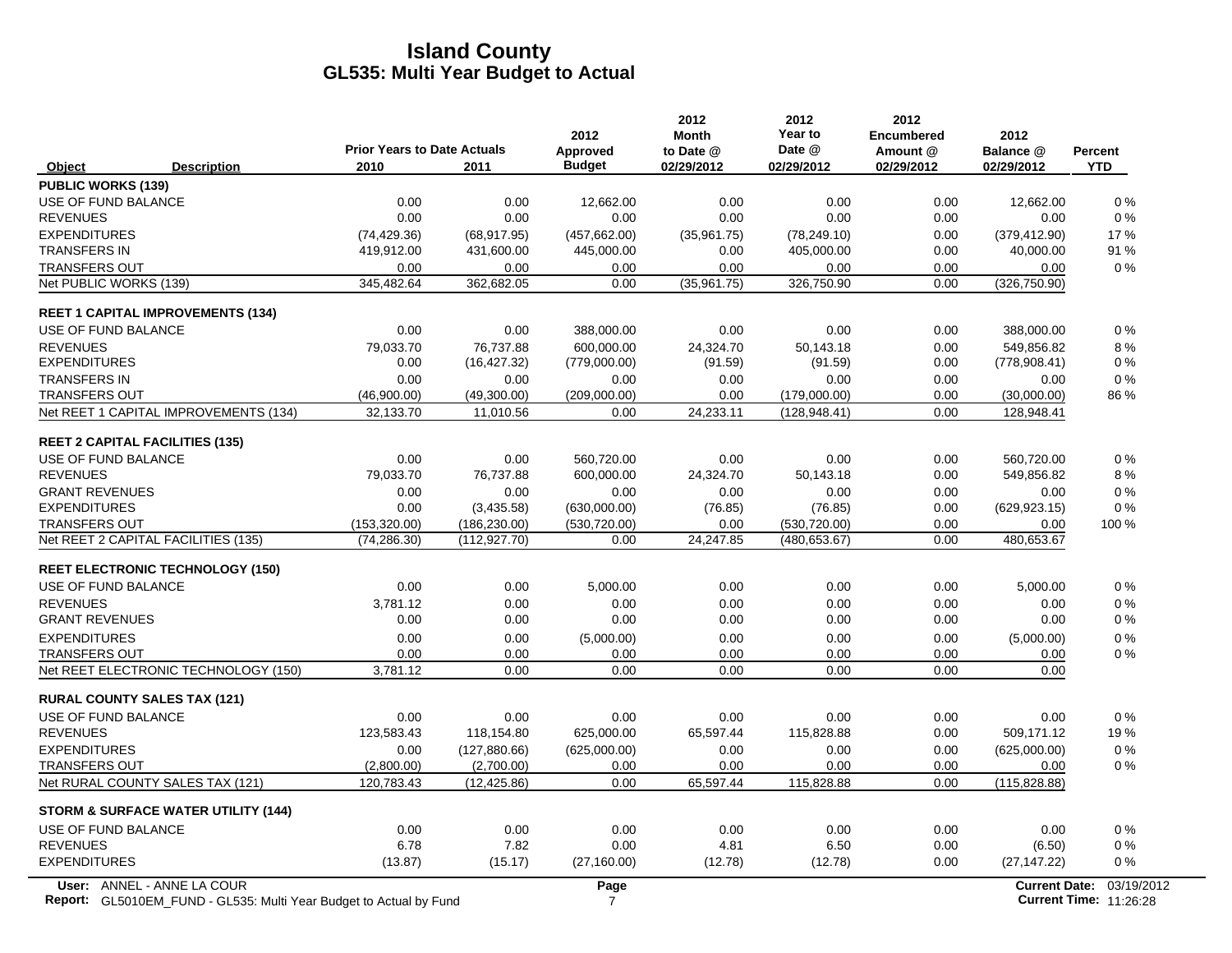|                              |                                         | <b>Prior Years to Date Actuals</b> |              | 2012<br>Approved | 2012<br><b>Month</b><br>to Date @ | 2012<br>Year to<br>Date @ | 2012<br><b>Encumbered</b><br>Amount @ | 2012<br>Balance @ | <b>Percent</b> |
|------------------------------|-----------------------------------------|------------------------------------|--------------|------------------|-----------------------------------|---------------------------|---------------------------------------|-------------------|----------------|
| Object                       | <b>Description</b>                      | 2010                               | 2011         | <b>Budget</b>    | 02/29/2012                        | 02/29/2012                | 02/29/2012                            | 02/29/2012        | <b>YTD</b>     |
| <b>TRANSFERS IN</b>          |                                         | 6,420.00                           | 25,930.00    | 27,160.00        | 0.00                              | 27,160.00                 | 0.00                                  | 0.00              | 100 %          |
|                              | Net STORM & SURFACE WATER UTILITY (144) | 6,412.91                           | 25,922.65    | 0.00             | (7.97)                            | 27,153.72                 | 0.00                                  | (27, 153.72)      |                |
| TREASURER'S M & O (116)      |                                         |                                    |              |                  |                                   |                           |                                       |                   |                |
| USE OF FUND BALANCE          |                                         | 0.00                               | 0.00         | 0.00             | 0.00                              | 0.00                      | 0.00                                  | 0.00              | 0%             |
| <b>REVENUES</b>              |                                         | 16,925.62                          | 12,551.01    | 77,424.00        | 750.00                            | 43,811.62                 | 0.00                                  | 33,612.38         | 57 %           |
| <b>EXPENDITURES</b>          |                                         | (5,948.36)                         | (6,821.45)   | (77, 424.00)     | (4,323.00)                        | (8,076.41)                | 0.00                                  | (69, 347.59)      | 10%            |
| <b>TRANSFERS OUT</b>         |                                         | 0.00                               | 0.00         | 0.00             | 0.00                              | 0.00                      | 0.00                                  | 0.00              | $0\%$          |
| Net TREASURER'S M & O (116)  |                                         | 10,977.26                          | 5,729.56     | 0.00             | (3,573.00)                        | 35,735.21                 | 0.00                                  | (35, 735.21)      |                |
|                              | <b>TRIAL COURT IMPROVEMENT (157)</b>    |                                    |              |                  |                                   |                           |                                       |                   |                |
| <b>REVENUES</b>              |                                         | 23.82                              | 26.06        | 5,000.00         | 5,966.88                          | 5,976.39                  | 0.00                                  | (976.39)          | 120 %          |
| <b>EXPENDITURES</b>          |                                         | 0.00                               | 0.00         | (5,000.00)       | 0.00                              | 0.00                      | 0.00                                  | (5,000.00)        | 0%             |
|                              | Net TRIAL COURT IMPROVEMENT (157)       | 23.82                              | 26.06        | 0.00             | 5,966.88                          | 5,976.39                  | 0.00                                  | (5,976.39)        |                |
|                              | <b>VETERANS ASSISTANCE (107)</b>        |                                    |              |                  |                                   |                           |                                       |                   |                |
| USE OF FUND BALANCE          |                                         | 0.00                               | 0.00         | 0.00             | 0.00                              | 0.00                      | 0.00                                  | 0.00              | 0%             |
| <b>REVENUES</b>              |                                         | 240.50                             | 132.70       | 148,000.00       | 1.45                              | 41.71                     | 0.00                                  | 147,958.29        | 0%             |
| <b>EXPENDITURES</b>          |                                         | (10, 258.34)                       | (12,077.33)  | (140, 048.00)    | (7,897.32)                        | (10,082.72)               | 0.00                                  | (129.965.28)      | 7%             |
| <b>TRANSFERS OUT</b>         |                                         | 0.00                               | 0.00         | (7,952.00)       | 0.00                              | (7,952.00)                | 0.00                                  | 0.00              | 100 %          |
|                              | Net VETERANS ASSISTANCE (107)           | (10.017.84)                        | (11, 944.63) | 0.00             | (7,895.87)                        | (17,993.01)               | 0.00                                  | 17,993.01         |                |
|                              | <b>WATER QUALITY ASSISTANCE (149)</b>   |                                    |              |                  |                                   |                           |                                       |                   |                |
| <b>REVENUES</b>              |                                         | 803.91                             | 1,942.74     | 232,500.00       | 14,520.94                         | 15,571.40                 | 0.00                                  | 216,928.60        | 7 %            |
| <b>GRANT REVENUES</b>        |                                         | 0.00                               | 0.00         | 100,000.00       | 0.00                              | 0.00                      | 0.00                                  | 100,000.00        | 0%             |
| <b>EXPENDITURES</b>          |                                         | (18.00)                            | (406.65)     | (332, 500.00)    | (13, 418.12)                      | (13, 418.12)              | 0.00                                  | (319,081.88)      | 4 %            |
| <b>TRANSFERS IN</b>          |                                         | 0.00                               | 0.00         | 0.00             | 0.00                              | 0.00                      | 0.00                                  | 0.00              | 0%             |
| <b>TRANSFERS OUT</b>         |                                         | 0.00                               | 0.00         | 0.00             | 0.00                              | 0.00                      | 0.00                                  | 0.00              | 0%             |
|                              | Net WATER QUALITY ASSISTANCE (149)      | 785.91                             | 1,536.09     | 0.00             | 1,102.82                          | 2,153.28                  | 0.00                                  | (2, 153.28)       |                |
| <b>Grand Total All Funds</b> |                                         | (740, 562.22)                      | 259,019.03   | 0.00             | (60, 320.94)                      | (1,074,414.28)            | 0.00                                  | 1,074,414.28      |                |